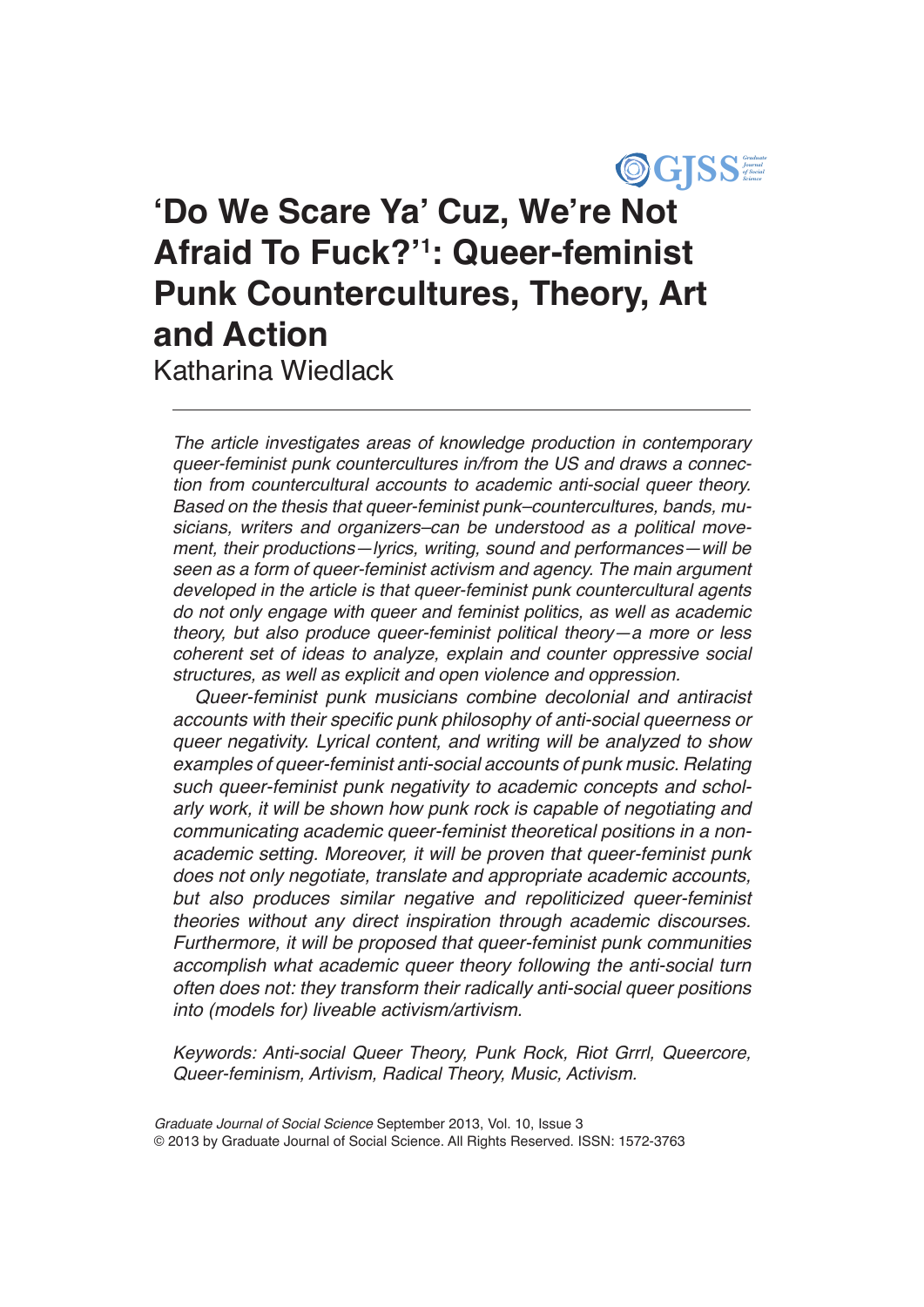This article seeks to challenge contemporary cultural discourses of the relationship between countercultural activism, art and academia. To be more precise, it questions the popular hierarchical view that academia is the place of theory production, whereas art and activism ideally rework or appropriate (academic) theory for their specific purposes. Against this view, I claim that countercultural spheres and protagonists have not only inspired academia by providing subjects/objects for academic analysis, but have also contributed to the field of queer studies with their autonomous queer-feminist theories. In other words, I argue that countercultural spaces are important places of theory production and that the theories they produce are often transferred to and incorporated by academia only retroactively.

The countercultural field or subject my article is going to question for its relationship to (academic) queer theory is contemporary *queer-feminist punk* in/from the US. The theoretical discourse – which arguably can be found in queer-feminist punk rock predating or paralleling their academic hype – is *anti-social* queer theory. The term queer-feminist punk subsumes North-American (including Canadian) countercultures, as well as individual bands, musicians, writers and organizers, their politics and productions that promote queer, trans, inter and/or feminist politics. They emerged between 1985 and today, and are mostly known as *queercore*, *homocore* or *dykecore*, as well as *riot grrrl*. Although bands and individuals use different labels and self-identifications, strong connections between the individual protagonists, scenes, as well as their artistic and political discourses can easily be found. Accordingly, it can be argued that queer-feminist punk countercultures belong to or form a political movement and that their productions – lyrics, writing, sound and performances – are their form of queer-feminist activism and agency. Following this line of thought, I want to stress my argument again that queer-feminist punk countercultural agents do not only engage with queer and feminist politics, as well as academic theory, but also produce queer-feminist political theory – a more or less coherent set of ideas and practices to analyze, explain and counter oppressive social structures, as well as explicit, open violence and oppression.

The usage of the terminology of *queer-feminist politics* – rather than queer politics – is inspired by the queer and feminist punk musicians, who account for the still prevalent sexism, misogyny and oppression against 'women' in mainstream cultures, as well as punk and queer movements, by foregrounding the feminist aspects of their queer politics. Their usage of *queer feminist* or *queer-feminist* falls into line with the practice of many activist collectives all over the world who understand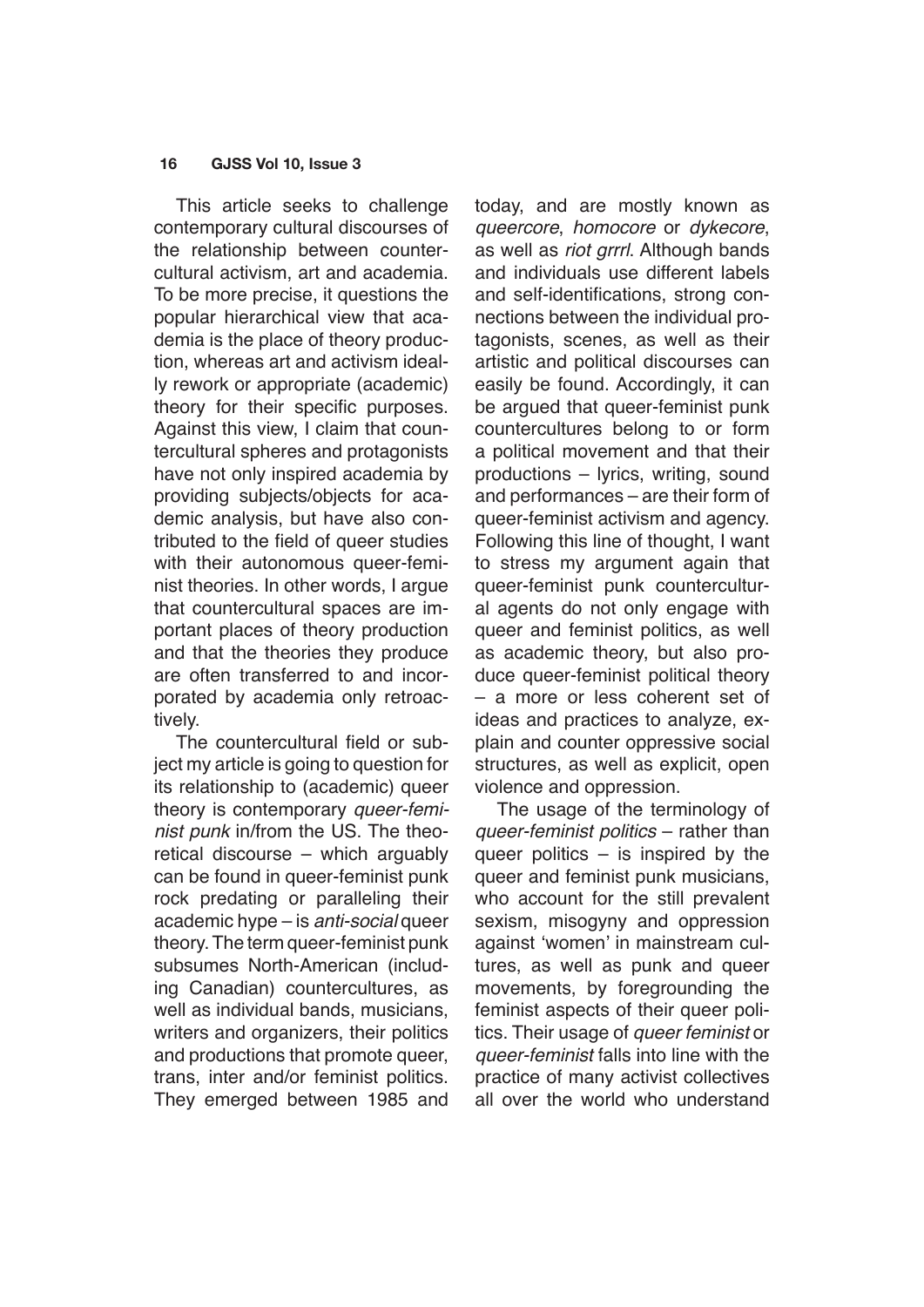that feminism is 'not just about women('s issues), [but] it is [also] a gendered power sensitive perspective on all aspects of life as developed in various ideas and practices that need to be addressed again and again' (The Feminist Salon. Flyer. Amsterdam. April 2007, quoted in Baumgartinger 2009, 48). More recently, similar politics have found their way into academic accounts, for example through the work of Mimi Marinucci (2010), José Muñoz (1999; 2009), Judith Jack Halberstam (2005; 2011b), and others. Such activist, queer-feminist punk and academic accounts conceptualize their queer politics as a continuation of feminist movements and theory rather than as a revolutionary break from it. Furthermore, such accounts seek a dialogue between lesbian and gay movements, second wave feminists and the diverse range of queer movements to build alliances and forms of solidarity.

Although I want to emphasize the political aspects of queer-feminist punk rock, as well as academic theory, the artistic aspect of the countercultural movement should not be forgotten. Queer-feminist punk rock is not imaginable without punk music, punk aesthetic and style. It inhabits the transparent and shifting borders between activism, art and theory production. However, queerfeminist punk rock is also a movement that foregrounds d.i.y. politics, distinguishes itself strongly from

'high art' and uses very 'unartsy' methods (besides a very 'unacademic' language). Hence, queerfeminist punk rarely gets labeled as art. I want to challenge the concept of art by stressing the artistic aspects of punk rock. To appropriately account for the art as well as activist aspects of queer-feminist punk rock I will proceed to use the label *artivism*.

The term *artivism* nicely describes the close entanglement between creativity and protest, style and meaning, action and experience. Additionally, it offers a usage or appropriation of the word art that accounts for a form of art that is not as serious and sophisticated but is instead playful, whilst nonetheless important and full of meaning. Moreover, the term is strongly connected to the *Dream Act* movement in the US, as well as to *Occupy*  movements all over the world, to issues of migration, citizenship, and international Latina/o and Chicana solidarity in general. Accordingly, it is a reminder of the important issues often ignored in reference to queerfeminist punk rock, and queer art and activism in general, especially under the assumption that queerness as well as punk rock is exclusively a 'white' subcultural thing. Contrary to this ignorance, I want to stress that queer-feminist punk countercultures are strongly involved in all these movements. So far, the term *artivism* again is used to perforate the imagination of countercultural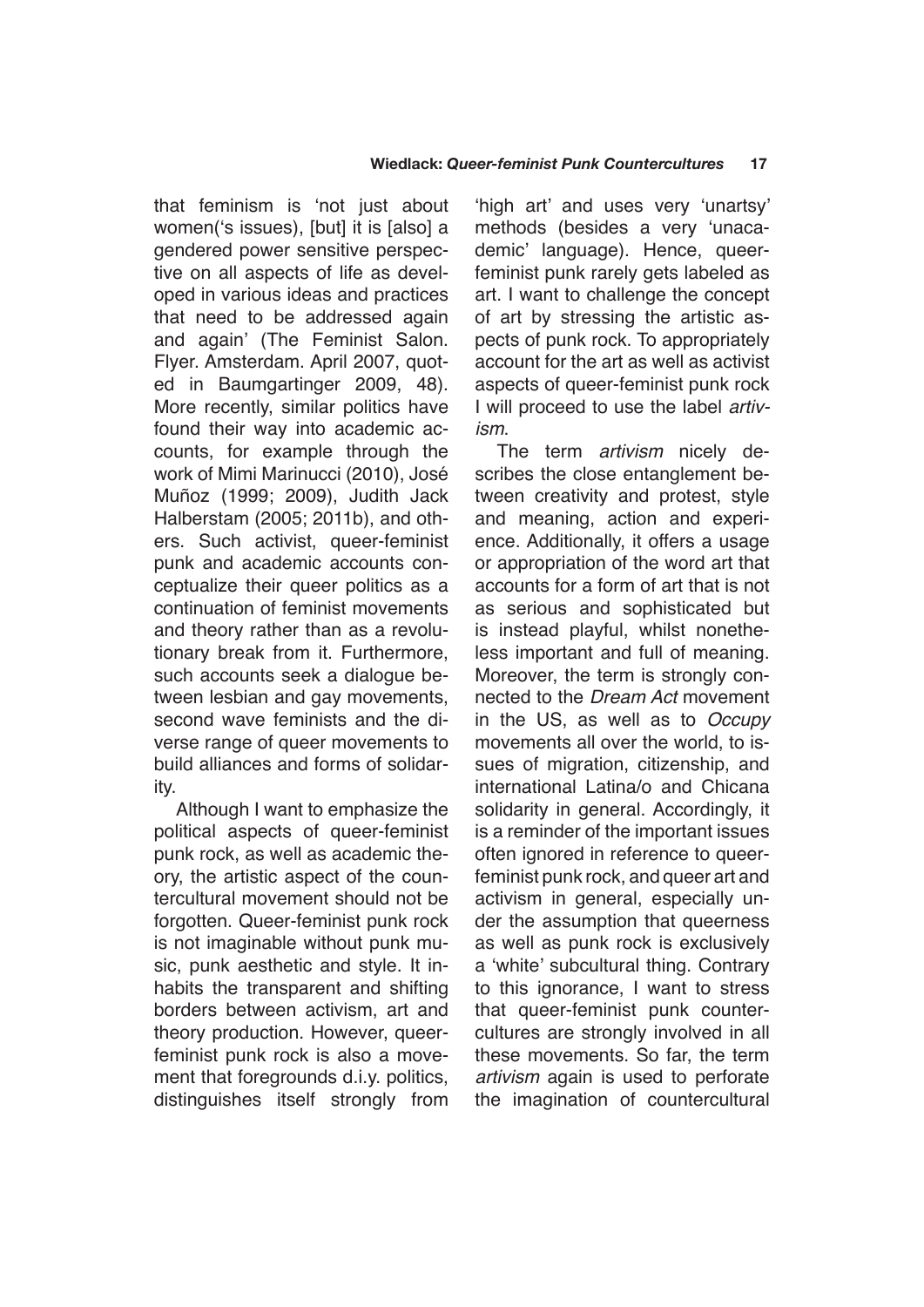borders that do not account for lived collaborations.

One theoretical discourse of queer-feminist punk countercultures which seems to be shared among many, if not most musicians, groups and circles centers queerness as something destructive, anti-social and radically political. In the following, I analyze lyrical content, writing, music, sound, performances and countercultural settings to show examples of anti-social queer-feminist punk theory, starting with a brief description of an anti-social punk understanding of queer and queerness. Next, I will show how queerfeminist punks theorize anti-social queerness using and reframing anarchist philosophy. Moreover, I show how queer-feminist punk musicians combine 'decolonial' and antiracist accounts with their specific punk philosophy of anti-social queerness or queer negativity. By relating such queer-feminist punk negativity to academic concepts and scholarly work, I show how punk rock negotiates, creates and communicates queer-feminist theoretical positions in a non-academic setting. Taking queer-feminist punk countercultural discourses seriously, I argue further that queer-feminist punk communities accomplish what academic queer theory following the anti-social turn often does not: they transform their radically anti-social queer positions into models for livable activism/artivism.

# **'Raise 'em high / Let it hang / Clinch your fist / And sissy, Dang:'<sup>2</sup> Radically Queer**

Considering contemporary usages of the term *queer* within theory as well as institutionalized queer politics, I claim that queer-feminist punk offers a perspective on queerness as well as models for queer and feminist critique and social activism able to counter the ongoing inclusion of queerness into neoliberal capitalism. Such politics are able to reactivate the radical potential the term and concept queer used to have in earlier times.

The line 'Raise 'em high / Let it hang / Clinch your fist / And sissy, Dang', which I used as subheading, is from the song 'Sissy Dang' by the contemporary queer-feminist punk band Agatha from Seattle, Washington. The song is a very good example of the attempt to reradicalize and re-politicize queerness within US-based activist and punk discourses and beyond. It is a call to arms against 'Assimilation [which] wears out the soul,' as the song states. Queerness is seen as the weapon itself, the 'armor [which] is so fucking beautiful / It keeps you safe from this fucked up world' (Agatha 2012).

In their song 'Not gay as in happy, but queer as in fuck you' (2009), Agatha emphasize that the term queer from a historical perspective emerged on the landscape of USbased political discourse and activ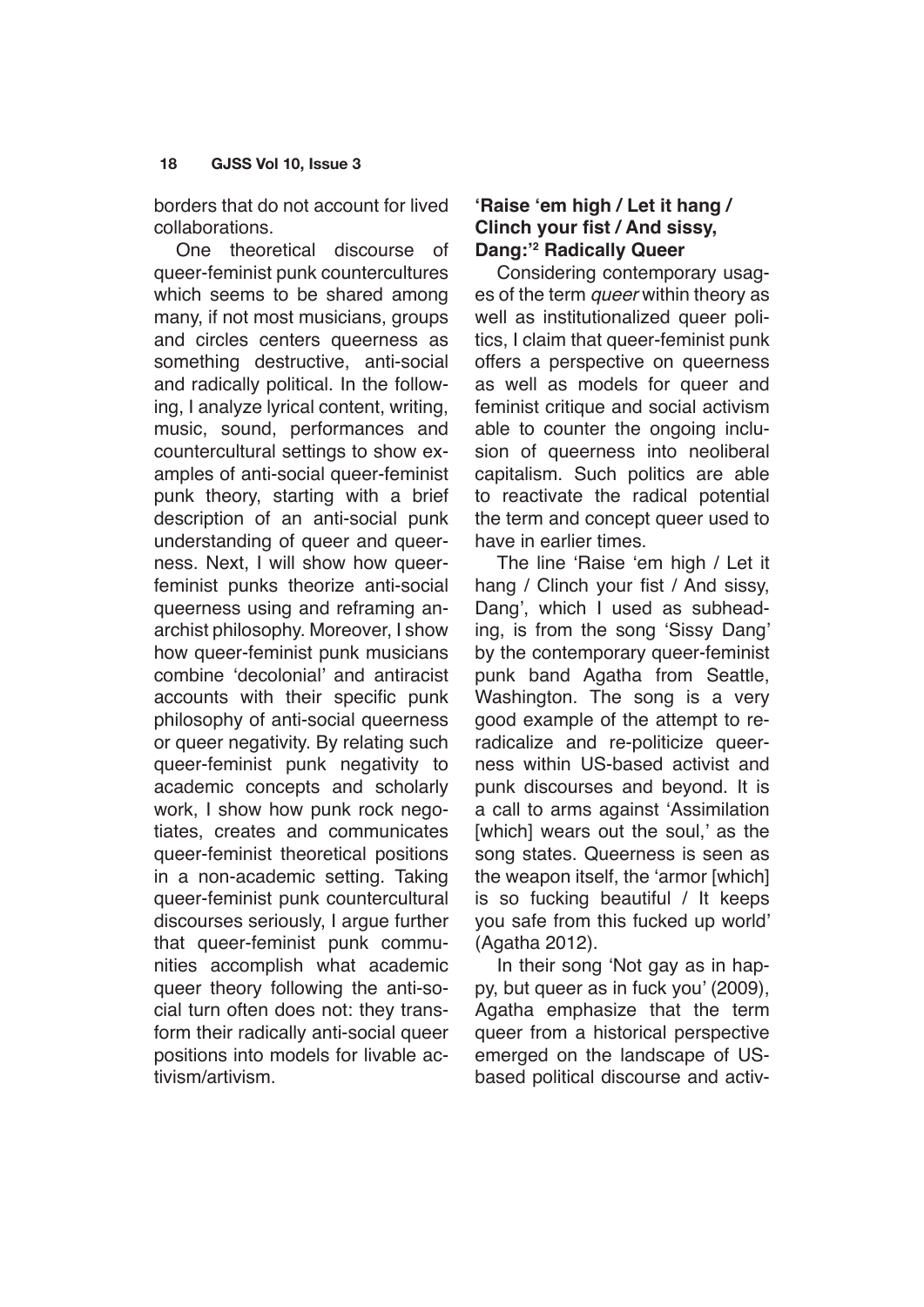ism in the 1990s as intervention. It was a term of resistance against oppression and a statement for radical social change:

[Q]ueer, unlike the rather polite categories of gay and lesbian, revels in the discourse of the loathsome, the outcast, the idiomatically-proscribed position of same-sex desire. Unlike petitions for civil rights, queer rebels constitute a kind of activism that attacks the dominant notion of the natural. The un-natural sense of the queer was, of course, first constituted as a negative category by dominant social practices, which homosexuals later embrace as a form of activism (Case 1997, 383).

Agatha's song is a reminder in a relatively unencrypted way of some of the negative connotations queerness used to have, and in some USregions and cultural environments, that it still has. The first line of the song, which is 'Not gay as in happy, but queer as in fuck you,' indicates the negative connotations of *queer* through the particular usage of the words 'fuck you' as insult. This negativity corresponds with the punk aesthetic of the music and performance (shouting, high volume, and speed). Although 'fuck' is clearly used as an insult, Agatha additionally hold on to the meaning of 'fuck' as sexual activity, which is signaled through lines like 'Your legs are wide and

I'm inside.' The first line's relatively undirected or unspecific display of rejection – the 'fuck you' – becomes a very concrete criticism or rejection of mainstream lesbian and gay politics through the next line – 'I'm gonna fuck about queer liberation.' It addresses liberation efforts like the Human Rights Campaign, which is the largest non-profit gay and lesbian organization in the US today. During the last couple of years, the Human Rights Campaign focused almost exclusively on the level of legislation, for example on marriage, healthcare benefits and adoption rights for same-sex couples. Very recently, they concentrated their money and energy in lobbying for the repeal of the Don't Ask Don't Tell law, which barred gay and lesbian people from serving openly in the US military until it was abandoned in September 2011. Many queers, gays, lesbians and transgender criticized the Human Rights Campaign for their single-sided approach, arguing that marriage and serving openly in the military were the least of their concerns. They argued that the Human Rights Campaign only represents the aims and needs of a small, privileged, white and male minority and ignores the rest of queers and other sexually and gender deviant people – a view and critique Agatha address with their song.

The lines 'we'll take these scraps of faith, and well make / a feast and stuff our face' which follow 'I'm gon-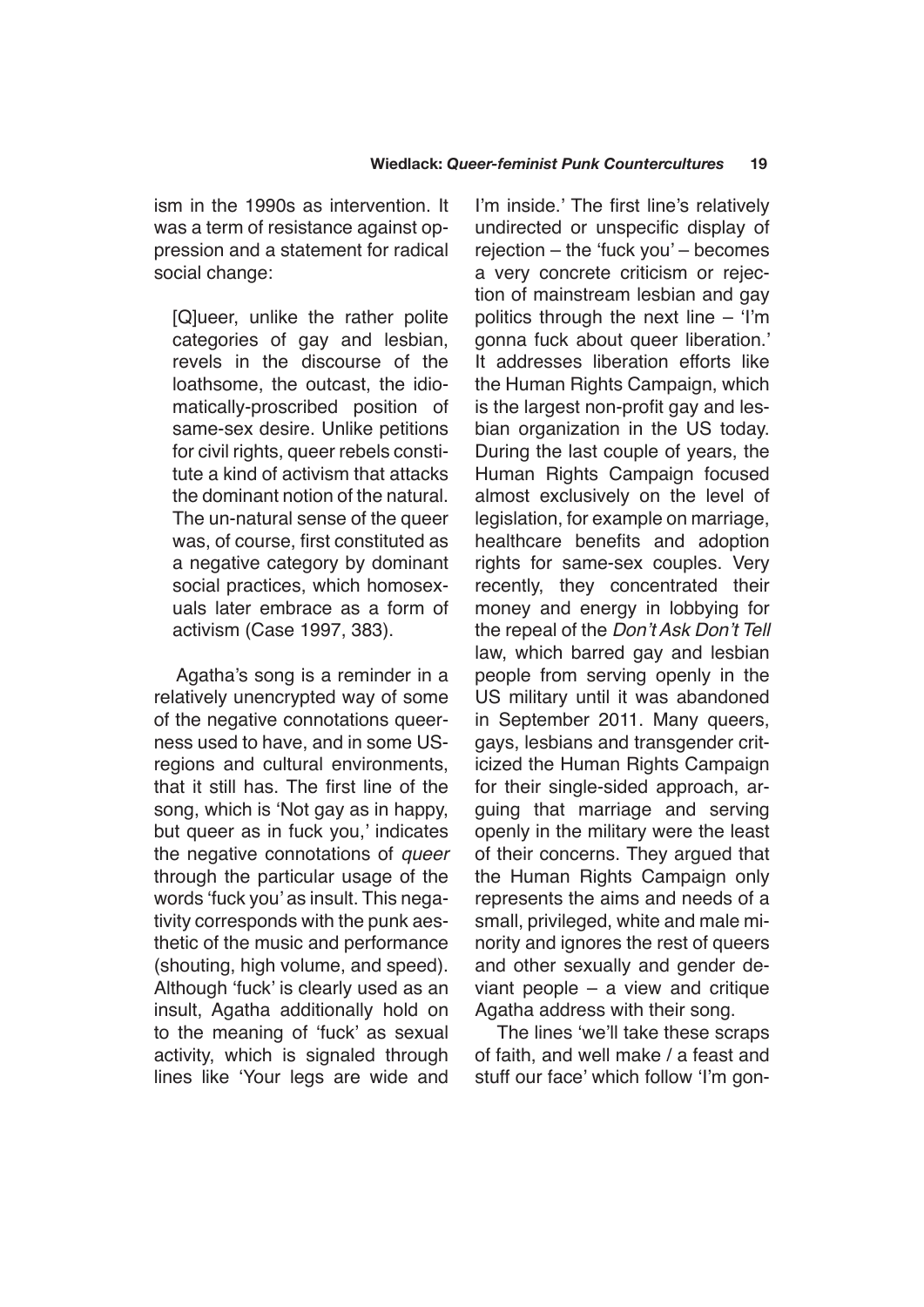na fuck about queer liberation', establish a connection between such gay rights politics and consumer culture, which Agatha repudiate. Moreover, through their combined meanings the lines question the gay rights model of sexual freedom. It seems as if Agatha is asking if freedom – and accordingly gay liberation activism – can be limited to individual sexual freedom. Additionally, the song seems to criticize gay liberation politics for their single issued politics and exclusive focus on sexuality. Agatha, contrary to gay rights groups like the Human Rights Campaign, are calling for a more radical liberation movement that is not only intersectional in its approaches and analysis, but also more rigorous in its rejection of the socio-political and economic system.

Agatha theorize the term *queer* as negative position, as challenge to hetero- as well as homo-normativity. When theorists imported queer as a theoretical concept into the academy in the 1990s, they aimed for a similar effect – to challenge norms. Teresa de Lauretis was the first documented scholar to use the term queer theory in an academic setting in February of 1990. David Halperin recalls de Lauretis' intention for her usage of queer in his article 'The Normalization of Queer Theory' as 'deliberately disruptive' and intentional 'provocation' meant 'to unsettle the complacency of "lesbian and gay studies"' (Halperin 2003, 340). He suggests that de Lauretis used queer theory to reject dominant gay and lesbian identity politics, as well as academic approaches that focus on sexuality as a stable identity category. His article indicates furthermore that queer theory was once seen as a promising and radical political intervention into the production of knowledge and meaning, into social structures and into institutions.

Shortly after the annexation of queer in academia however, a deradicalization of the term *queer* became visible and *queer* became normalized within the academic landscape. The incorporation of queer theory into gender studies programmes and the numerous queer studies, as well as queer theory book series by commercial publishing companies mark such processes of absorption and deradicalization of queer within the mainstream academic field. Even more unsettling to many activists and artists was the successful incorporation of the term queer into the language of capitalism. The corporate media increasingly included representations of gays and lesbians for the promotion of life-style products and commercial entertainment through the late 1990s and 2000s, and created mainstream perceptions of queerness as nonthreatening, successful, beautiful and predominantly white and, most importantly, compliant with capitalist consumer logics.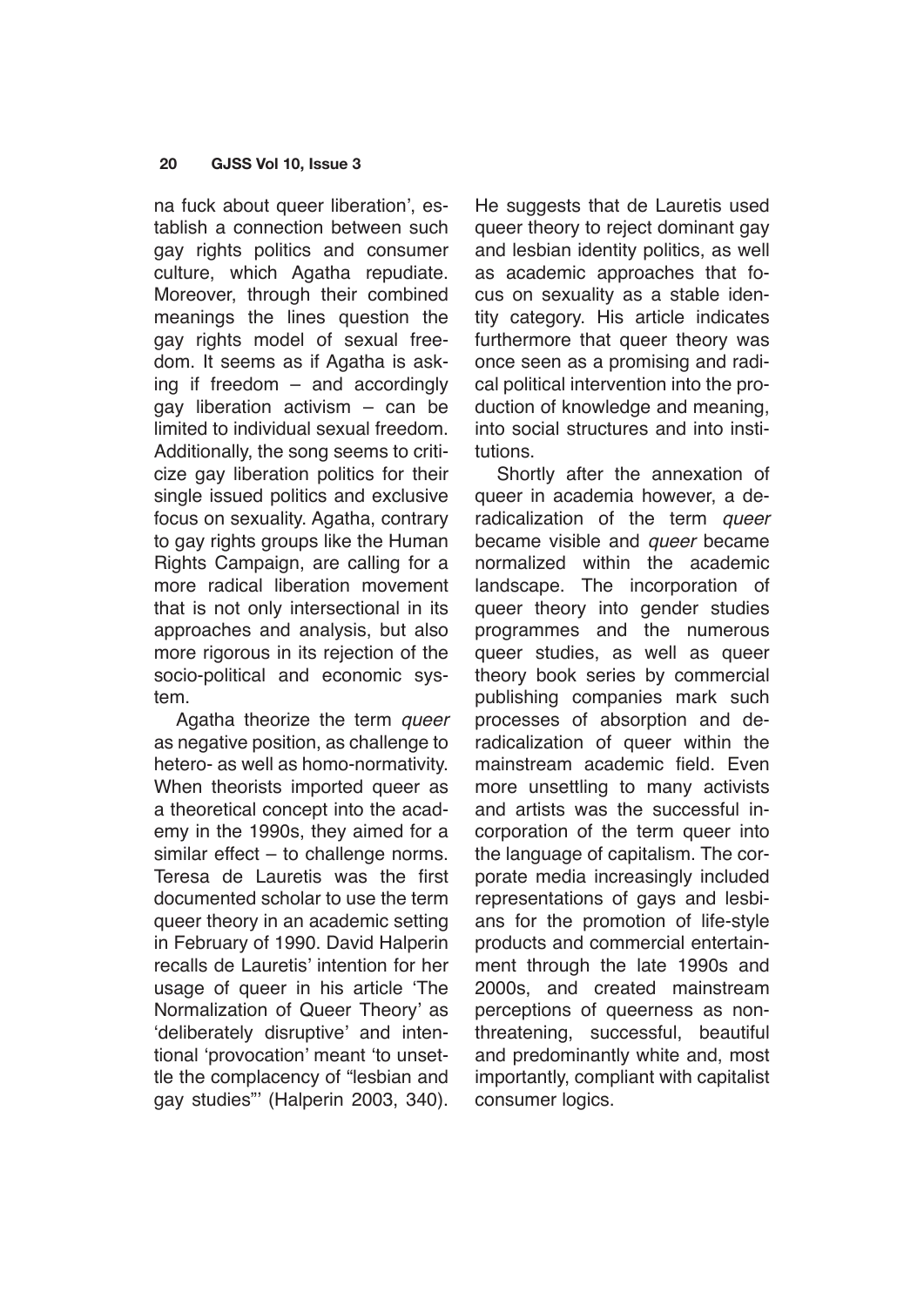Resisting that end, songs like the aforementioned 'Queer as in fuck you' by Agatha aim to 'find ways of renewing [queer's] radical potential' (Halperin 2003, 343), to borrow Halperin's words again. I argue that the appropriation and usage of queer within queer-feminist punk rock in general is an approach that has the radical potential to resist the ongoing inclusion of gay and lesbian identities in mainstream discourses and consumer culture, and the transformation of gay and lesbian identification into a lifestyle choice as well as legal category. Moreover, queer-feminist punk rock uses the term *queer* to counter the process of queerness becoming an identity category itself. A validation of countercultural queer theory, as in my example of queer-feminist punk rock, within academic discourses could halt the process of academic queer theory becoming normative. It could participate in developing 'a renewed queer theory' (Eng et al. 2005, 1)  $$ a queer theory, which necessarily needs to understand sexuality as 'intersectional, not extraneous to other modes of difference, and calibrated to a firm understanding of queer as a political metaphor without a fixed referent' (Eng and al. 2005, 1).

## **Resist And Exist:<sup>3</sup> Countercultural Theory and Practice**

I want to emphasize again that queer-feminist punk countercultures produce queer-feminist theory that is neither less sophisticated nor less valuable than academic approaches. Such accounts offer a version of queer that still has the political potential to irritate and resist neoliberal incorporation, and reject oppression. Additionally, the queerfeminist punk movement presents countercultural concepts 'for different ways of being in the world and being in relation to one another than those already prescribed for the liberal and consumer subjects,' as Halberstam puts it in his recent book *The Queer Art of Failure* (2011, 2). Thus, the theoretical approaches developed within the queer-feminist punk movement have a strong connection to the everyday life of its participants, in contrast to much of academic theory. Within the countercultural sphere of queer-feminist punk rock, 'the divisions between life and art, practice and theory, thinking and doing' are not clear-cut, but are fluid or "chaotic",' according to Halberstam (2011b, 2). Accordingly, theory is not just a product of cognitive and emotional processes, but the processes themselves must also be understood as theory. Following anarchists among queer activists and scholars, such as Benjamin Shepard, theory does not only influence practices, but practices and theory are inseparable within queer activism (2010, 515). Theory is a doing, a practice and 'the understanding of human practice,' that becomes 'directly lived,' as Guy Debord emphasizes in *The Society of the Spectacle* (quoted in Eanelli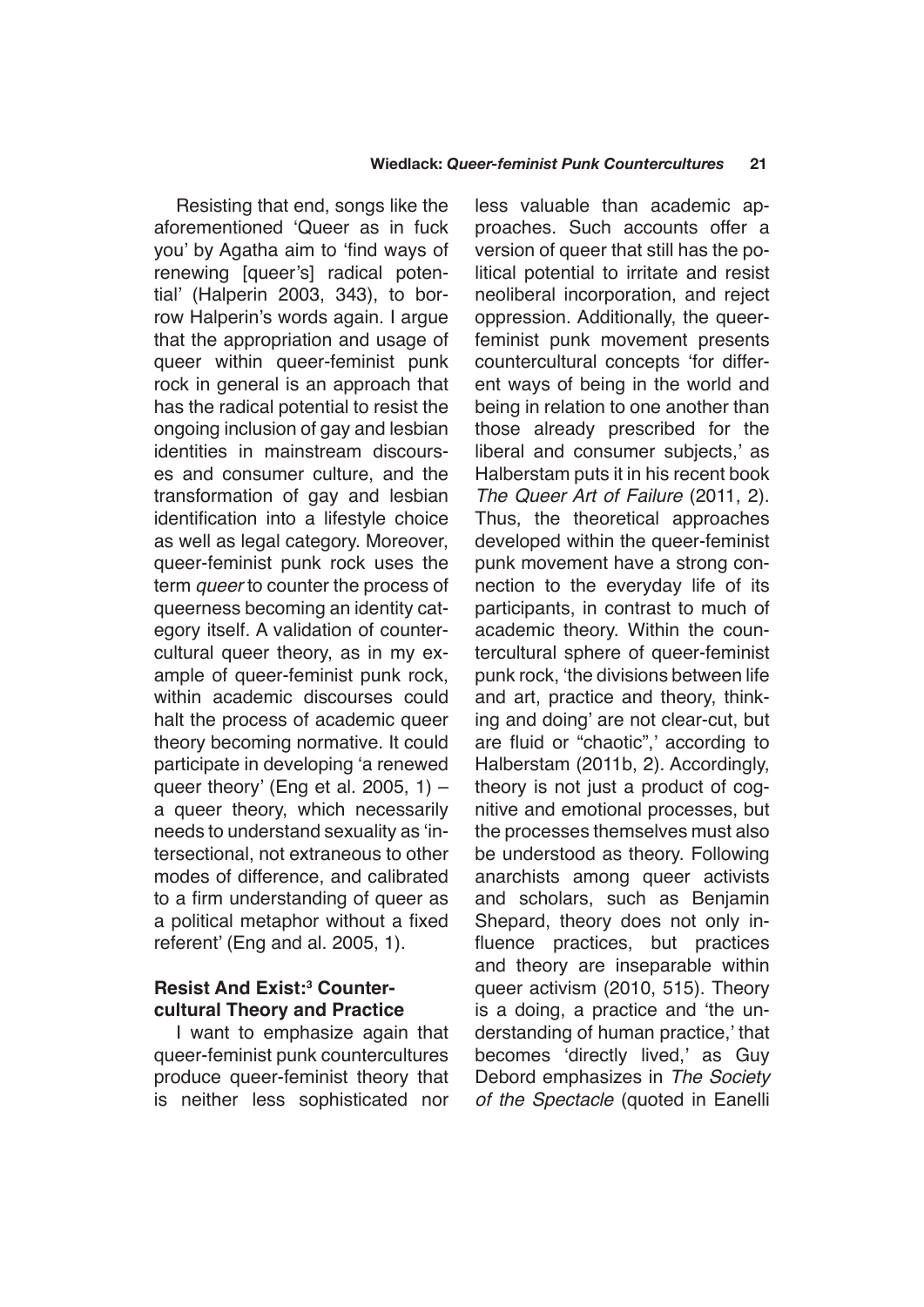2011, 428). To account for both, the processes and products of knowledge production and distribution, as well as the term and concept of theory itself need to be reworked.

The band Agatha is one of many examples for the ways in which queer-feminist punk theory, sociopolitical analysis, music/art and practice/activism are inseparably entangled. Agatha theorize queer approaches within their songs and other forms of writing, and offer models for intersectional analysis that account for oppressive power structures like class, ethnicity, age, color, gender and sexuality. Moreover, they are involved in a range of projects including a free rock camp for queer youth, community bike projects, a radical marching band, a radical farming project and a collectively run anarchist bookstore. Additionally, they are connected to the broader queer-feminist anarchist punk movement in the US and beyond, exchanging ideas with other groups and touring the country. In August 2012, they also participated in the *New Direction Fest: From Anger to Action*, in Olympia, WA. During the three-day 'think tank'-like festival, through music concerts and other art projects, as well as workshops and presentations, power structures inside and outside the punk movement were analyzed and criticized, while models for emancipatory, solidary, anti-racist, queerfeminist and anti-ableist action became negotiated.

Before moving on to a more detailed discussion of anti-social queer theory and punk countercultures, I want to briefly describe another band that participated in the *New Direction Fest*, namely Wretched of the Earth. The band-members of Wretched of the Earth identify as persons of colour or their allies. Furthermore, they aim at:

liberating [their] identities, empowering [their] communities, deconstructing internal oppression and outward privilege and power dynamics. [They] support struggles for autonomy, sovereignty, self determination and independence [and] believe liberation necessitates the destruction of white supremacist capitalist patriarchy. [They] strive to contribute individually and collectively towards these ends<sup>4</sup>

The songs of Wretched of the Earth are good examples for intersectional queer-feminist punk theorizations. 'For Gender Self-Determination' (Wretched of the Earth 2012), for example, explains the interplay of language, recognition, social structures and knowledge in the process of forming a gender identity. The lines 'right from wrong written by another's hand / spectrums smashed for the power of heirs' name cultural knowledge and the power dynamics at play for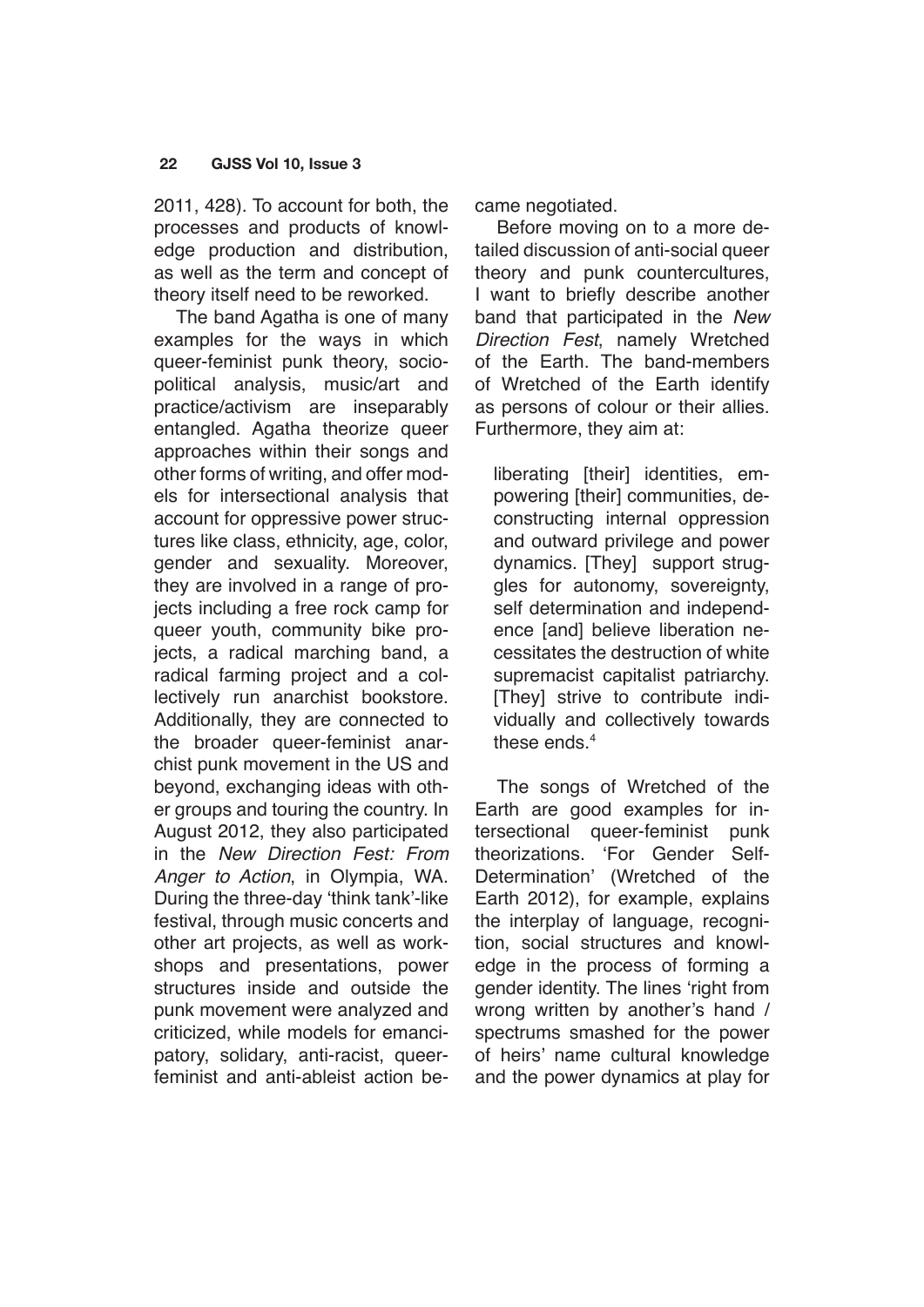recognition. It explains that gender identification is first of all a performative act, a labeling process that has little to do with biology or the subject itself. The lines 'defining a child / subjected. Assigned' as well as 'in identifying the boy / who never got the chance / to decide' mark the potential of language and categorization to oppress, harm and violate. 'We must understand beyond binary / we must not be the men / we were told,' is a political call for action. It is a call to recognize the flexibility of gender identification, the recognition of transgender, and also a call for a critical analysis of gender roles, especially male roles and behaviour. This aspect is a crucial point within the punk scenes within the US, where male dominance is still an issue. If the lyrics of 'For Gender Self-Determination' are understood as theory, interesting parallels can be drawn to Judith Butler's works *Excitable Speech: A Politics of the Performative* (1997) and *Giving an Account of Oneself* (2005). In both books – especially the latter – Butler analyses the formation of the subject, as well as the limits of self-knowledge/knowledge of the self. Furthermore, she theorizes the subject in relation to the social and the condition of that subject's formation, particularly focusing on those aspects beyond the control of the subject it forms. In other words, she (like Wretched of the Earth) questions the terms and conditions under

which a subject becomes recognizable as human being.

In the following passage, I want to pick up the question again of what is so radically queer about radical queer-feminist punk theory. Radical queer theories – which can be found in both academia and counter-cultures – are theories that refuse and reject complicity in neoliberal consumer, homo- and heteronormative cultures. Moreover, they are irritating, disturbing, and unsettling and understand action as a necessary part of theory and vice versa. Such radical theoretical accounts and actions are dedicated to dismantling oppressive power structures in their full complexity, as already indicated, and can be related to academic queer theory.

Queer-feminist punk rock uses anti-social queer politics that parallel in interesting ways recent developments in queer theory, which have become known as anti-social queer theory. Moreover, the embrace of negativity connected to the word queer within punk rock anticipated queer as anti-social even before academia 'jump[ed] on the negativity bandwagon' (Eanelli 2011, 428), as queer anarchist Tegan Eanelli (2011), and queer theorists, such as Halberstam (2006; 2008; 2011), Nyong'o (2008), or Muñoz (1999) indicate. Although radical queerfeminist activists such as Eanelli disdain academic anti-social queer theory, I see potential for the radical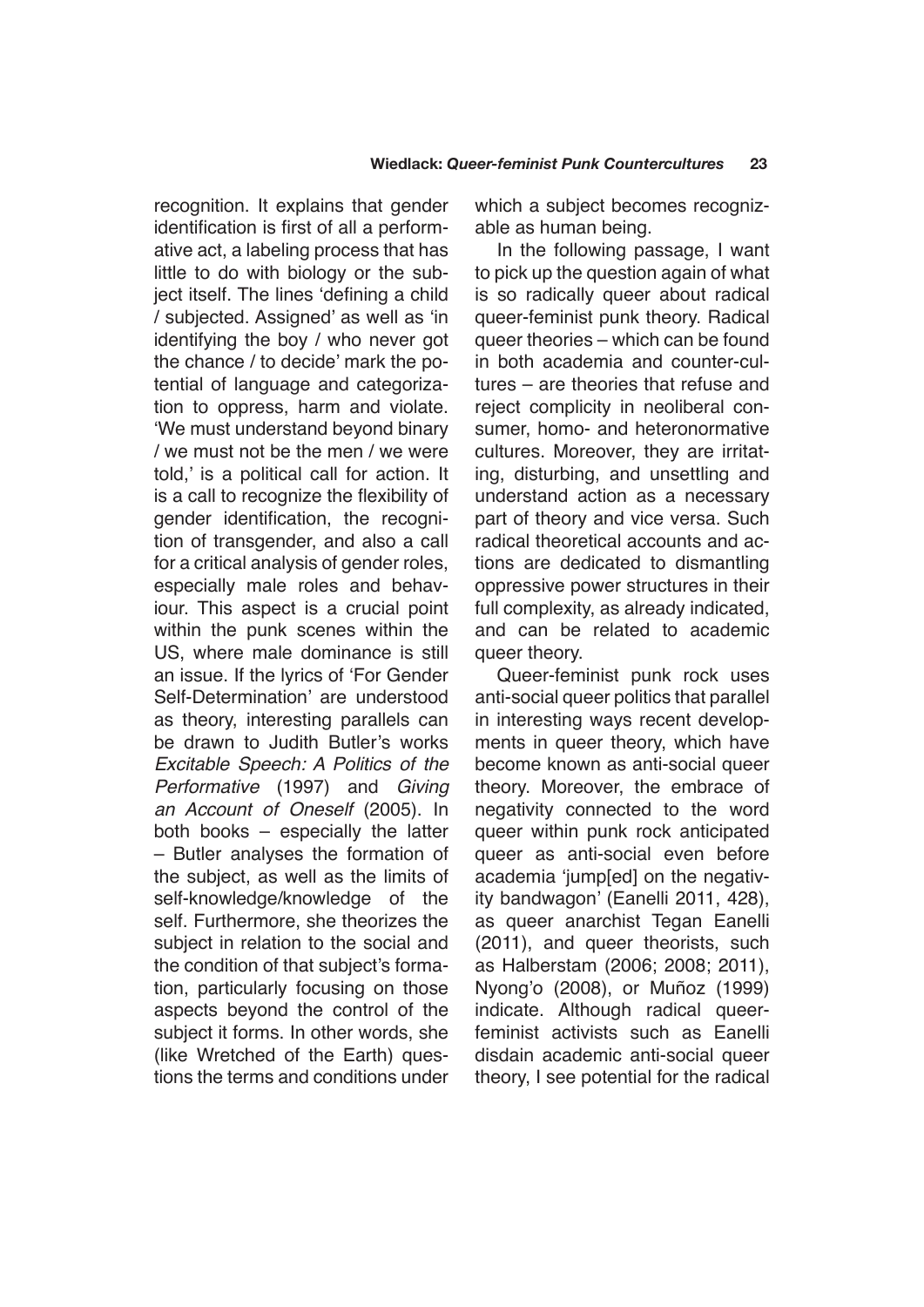irritation of hegemonic discourses in the corpus of academic queer theory that Halberstam framed as the 'Anti-Social Turn in Queer Theory' (Eanelli 2011, 140–156).

## **'I kill kids / better keep hid:'<sup>5</sup> Anti-social Punk Theory**

As a theoretical concept, the anti-social turn is informed by psychoanalytical – mostly Lacanian – concepts of sexuality. Following queer psychoanalytical approaches, such as those of Leo Bersani (1995), sex is understood as anti-communicative, destructive, and anti-identitarian. American literary scholar Lee Edelman posits that sexuality in our symbolic order marks the irritation of the self as in-control, whole and autonomous in his book *No Future: Queer Theory and the Death Drive*  (2004). In other words, sexuality and sexual acts irritate the constant construction of identity and autonomous agency. To integrate sexuality successfully into the illusion of an autonomous self, it must be attached to the purpose of reproduction. Consequently, queerness in this logic can only signify the opposite of creation and reproduction or 'the place of the social order's death drive' (Edelman 2004, 3). Queerness may appear in the form of identity, but this is just an illusion produced by its attachment to a specific object or end. Moreover, queer sexuality, as Edelman suggests, re-makes identity as illusion and impossibility visible. Within the logic of the social order, queerness must then be understood as the ultimate threat, because it would reject the future (which is symbolized through the Child, with capital 'C') and therefore put an end to society (as we know it). Queer-feminist punk music alludes to the threat of queerness as a danger to society more often than as a threat to the coherence of the self. The 1990s band God Is My Co-Pilot were one of the first displaying a version of queerness opposed to the imaginary Child, the symbol for the future as society knows it. Queerness and queers in God Is My Co-Pilot's songs, album titles and zines are strongly connected to negativity, but with an ironic undertone. Besides connoting fears, for example in the title of their 1993 7" vinyl, *My Sinister Hidden Agenda*, queerness is positioned as precisely opposed to the future and the imaginary Child. In 1995, for example, they released the album *Sex Is for Making Babies (DSA*). The title song consists only of one line: 'Sex is for making babies 1000000 times.' On their EP *How I Got Over* (1992), they feature the song 'I Kill Kids' – a threat they picked up again in 'Queer Disco Anthem':

We're here we're queer we're going to fuck your children Privacy is a punishment / Privacy is not a reward / Publicity is a human right Live in the light / don't die by a word / Speak up / Don't put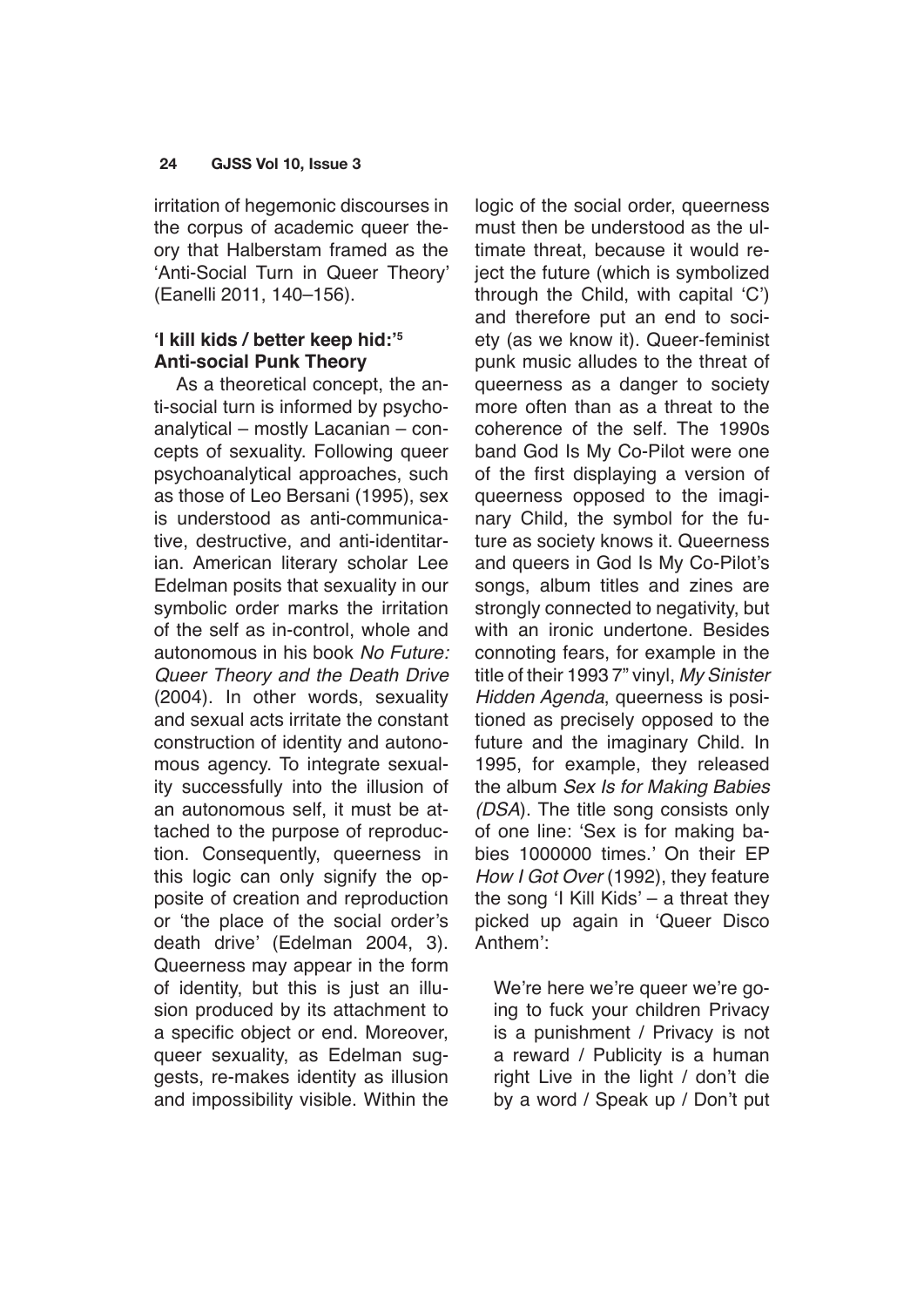up with it I came out upside down and they had to turn me around [...] We're here we're queer we're going to fuck your children (God Is My Co-Pilot 1992).

God Is My Co-Pilot connect the term *queer* to right-wing hate speech against queers, through the lines 'we're going to fuck your children,' which addresses prejudices, combined with 'don't die by a word,' addressing those with queer desires. They refer to the subordination of queers in the dominant hegemony and embrace the negative symbolic position, through enjoying themselves in articulating it. They mark discourse on the public/private dichotomy as an oppressive system; the references to coming out narratives with phrases like 'Speak up' and 'live in the light' are drawing on the historic lesbian and gay civil rights movement. By putting such references next to the well-known and too often commercialized slogan 'We're here we're queer,' they position themselves in a history of political movements. God Is My Co-Pilot take a critical stance to that selfpositioning and additionally criticize the politics of those movements by turning the phrase 'We're here we're queer get used to it' into 'We're here we're queer we're going to fuck your children.' Thus, God Is My Co-Pilot anticipate what Edelman suggests in *No Future*, which was published in 2004. Yet, the queer-feminist punk band does not propose to take the symbolic place of queerness, its negativity, literally (Edelman 2004, 5). In contrast to Edelman, God Is My Co-Pilot do not reject politics per se.

Academic anti-social queer theory – especially Lee Edelman's account, however potentially radical or dismantling his theory is – forecloses any possibility of political activism. Moreover, Edelman argues that queerness is not only the opposite of society's future, but also the opposite of every form of politics. Many queer scholars criticized this aspect of anti-social queer theory and reworked anti-social psychoanalytical accounts as politics. Halberstam (2008), Elizabeth Povinelli (2002), Nyong'o (2008) and Muñoz (1999), for example, hold on to the political potential in anti-social queerness. They criticize Edelman's account for its 'inability to recognize the alternative sexual practices, intimacies, logics, and politics that exist outside the sightlines of cosmopolitan gay white male urban culture' (Rodríguez 2011, 333), as Juana Maria Rodríguez points out.

Queer-feminist punk theory, in contrast to Edelman, manages to hold on to the political while theorizing queerness as negativity. It does so by taking not only psychoanalytical concepts of queer sexuality as negativity into account, but by also considering a much broader repertoire of academic and activist works to criticize and resist hegemony. Many queer-feminist punks com-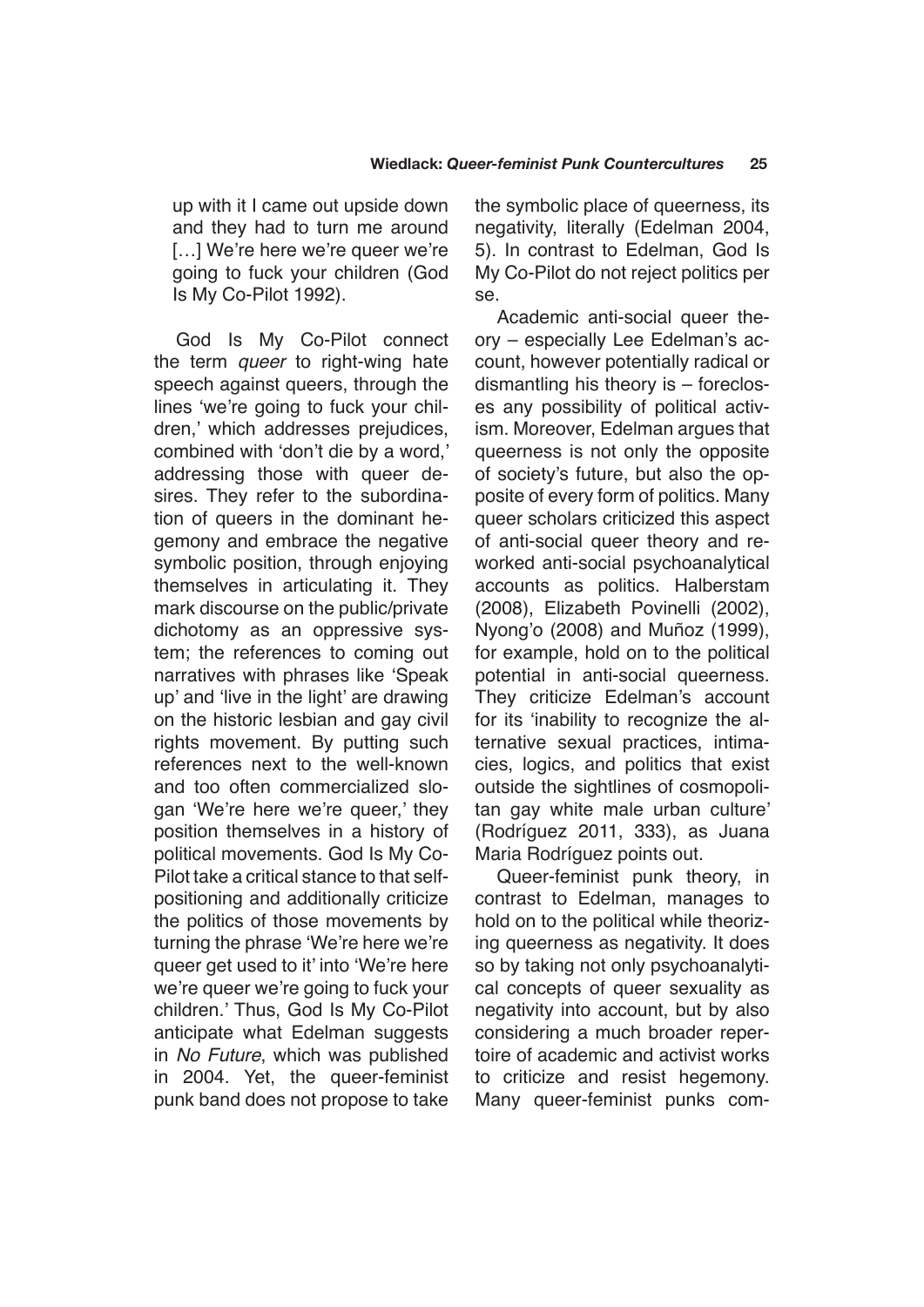bine and extend anti-social queerness with black feminists' theorization of anger, especially bell hooks (1995) and Audre Lorde (1984). Such references allow contemporary queer-feminist punks like Osa Atoe (musician, author and creator of Shotgun Seamstress Zine), Mimi Thi Nguyen (creator of Race Riot), Anna Vo (activist, writer, and founder of An Out Records) and Miriam Bastani (writer, musician, activist, and *MaximumRockNRoll* coordinator) to think through the anti-social and queer at the intersection of racialization. Moreover, a focus on anger enables them to extend the analyses of the realm of symbolic meaning to the realms of the corporeal and the affective: action, feelings, experience and the body.

Anger and negativity are almost always part of queer-feminist punk discourses. Additionally, however, queer-feminist punks do not shy away from more positive emotions and relationality as well as their theorization. An example is the song 'The Rain' by the band Agatha that quotes Gloria Anzaldúa's *Borderlands/La Fontera: The New Mestiza* (1987). In the liner notes to the song, author and singer Kaelen explains that she wanted to account for the anti-social aspects of queerness, to mark and reject oppressive power structures and ideologies like religion for their participation in genocide, racism and the policing of sex, gender and sexuality. Additionally, however, she was intrigued by feminist spiritualism, like Anzaldúa's, because such accounts enabled a different view on the ontological status of being and belonging (Kaelen in the linear notes to 'The Rain' 2011). On a meta-level, Kaelen's reference to feminist spiritualism is in line with punks' tendency to engage with minoritized positions, theories and discourses.

Queer-feminist punks draw a relation between the very unspecific punk tradition of 'celebrati[ng] the degenerate (as Hitler termed Jewish art), the sick […], and the alienated [...], not to mention the socially outrageous […],' as the Jewish punk researcher Steven Beeber has it (2006, 8), with the very specific and directed focus on oppressed feminist, anti-racist and queer knowledge. This focus on the borderlands of theory is one additional reason for queer-feminist punks to engage with and rework anarchist theory and politics. A very exhaustive theorization of a queer-feminist anarchist anti-social punk theory can be found in the zine *Anarcho Homocore Night Club* from about 1992.

# **'Hitler was right, – Homosexuals ARE enemies of the state:'<sup>6</sup> Queer-feminist Politics of Negativity and Anarchism**

In *Anarcho Homocore Night Club*, Toronto-based author Robynski draws attention to the common belief in Western society that anarchists are chaotic, destructive and negative. Using the example of the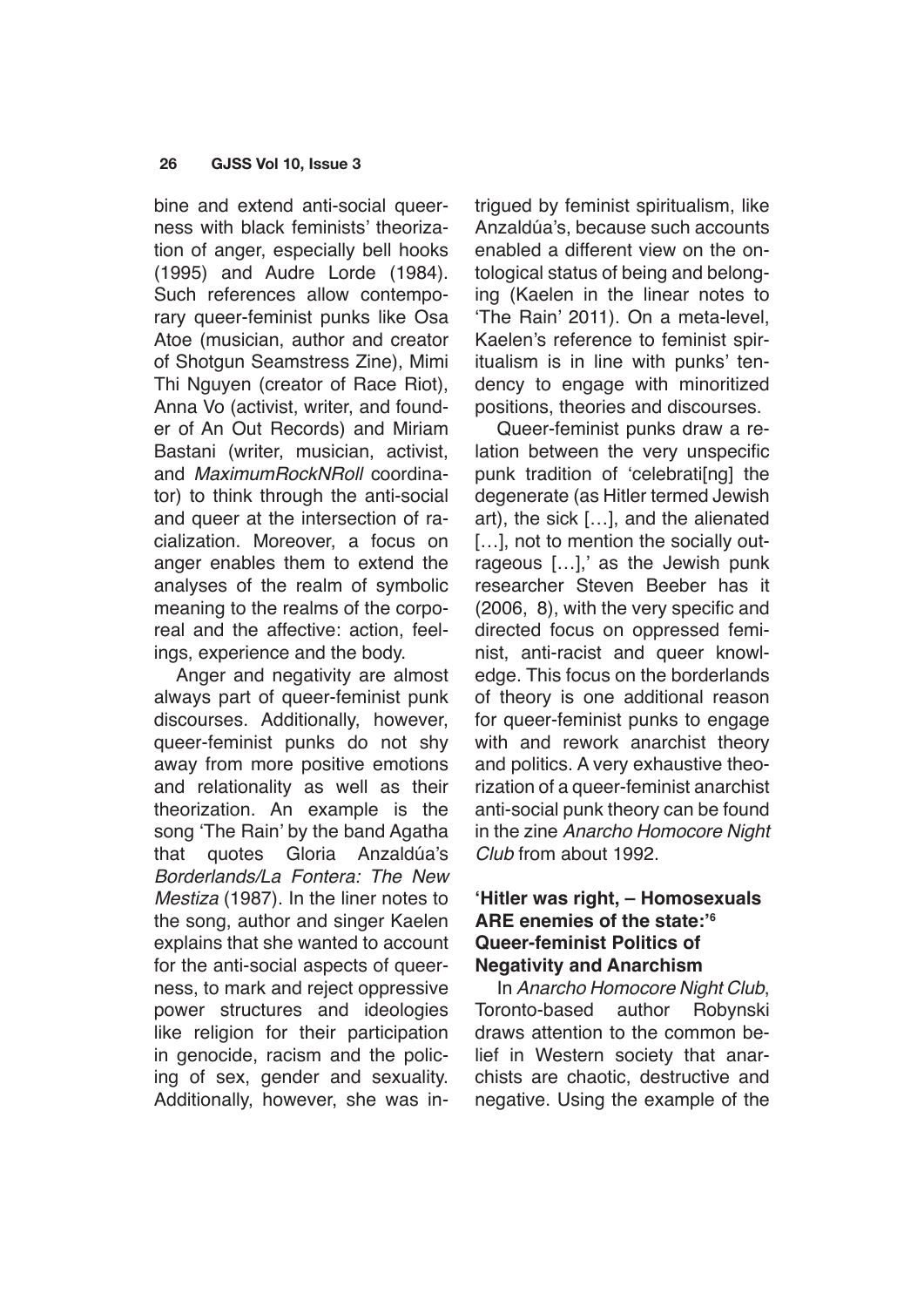public outcry that the Sex Pistols' song 'Anarchy in the UK' (1976) provoked, he argues for a strong 'cultural connection' (Robynski 1992, 11) between punk and anarchism. This connection is the negative stereotype mainstream society offers for both movements. Conservatives, mainstream newspapers, commentators and politicians used anarchism frequently as a derogatory term in 1976 when the Sex Pistols introduced their song, and they continue to use anarchism in that way (Squibb 2011, 175). Journalist and theorist Stephen Squibb argues that until today '[t]he charge of anarchism has always been a filthy smear on the lips of the ruling class' (Squibb 2011, 175).

Queer-feminist punk Robynski points to this 'cultural', or symbolic, negativity and anti-social meaning of anarchism. Moreover, he makes a connection to the symbolic meaning of punk rock, arguing that punk was associated with similar negativity and anti-social meanings. Although he stresses the fact that the negativity of punk and anarchism is a stereotype or structural rather than empirical, he nevertheless refers to them, because he understands that stereotypes are one form of symbolic meanings and influence verbal and social discourses as well as the formation of the inner psyche.

Robynski emphasizes that the symbolic meanings of punk and anarchism both pose a threat to what he calls 'the establishment' (1992,

11). The establishment in this context can be understood as cultural norms, social structures, as well as political institutions. Pointing out the connections between the symbolic meanings of punk and anarchism again, he draws a further connection to the symbolic meaning of queerness:

Army-booted, leather jacketed, black-clad, crude, rude, lewd and tattooed, broken-toothed, pierced, foul-mouthed, poor, unwashed, ragged, matted, stubled and safety-pinned, antisocial, Nihilistic and violent, the Punk has almost every feature of the stereotyped Anarchist – only the proverbial bomb is missing. Add gaudy make-up and androgyny and there you have the stereotyped image of the Queer (as any Punk who has been bashed can painfully testify) (Robynski 1992, 11).

Like Edelman in his book *No Future*, Robynski points to the symbolic meaning of queerness. He refers to the negative place of queerness within the symbolic order that Edelman describes so pointedly, and to the violence this symbolic meaning can lead to. He sees this cultural meaning of negativity and the anti-social displayed in queerfeminist punk lyrics and other forms of writings, for instance in the seminal *MaximumRockNRoll* article 'Don't be gay, or, how I learned to stop worrying and fuck punk up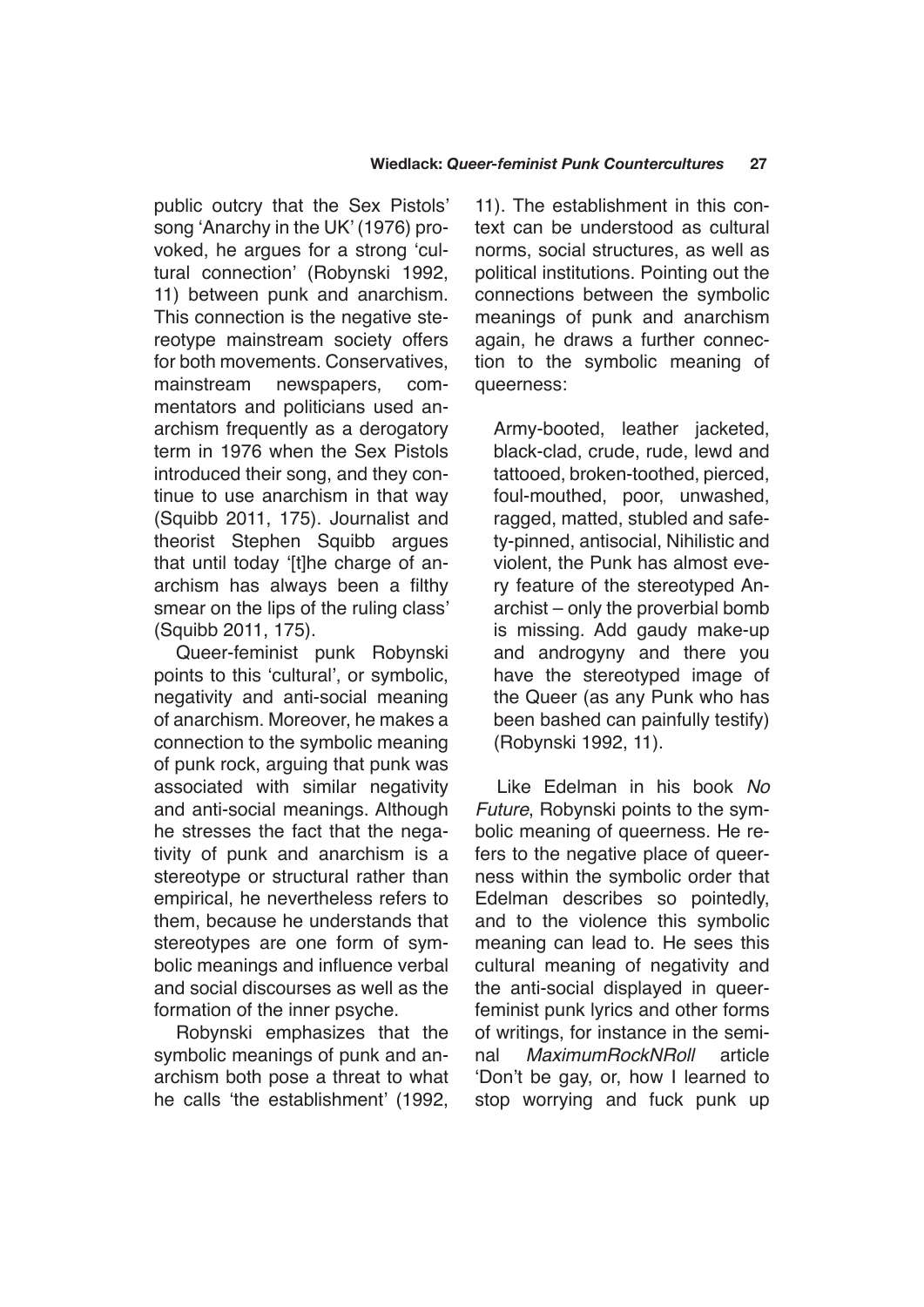the ass' by G.B. Jones and Bruce LaBruce (1989). Following Jones, LaBruce and numerous other queerfeminist punks, Robynski embraces the negative or anti-social meaning of queerness as signifying the cultural location of queer-identified people. Like Halberstam (2008), and in contrast to Edelman (2004), he sees the negativity of queerness directly interlinked with the negative meaning of punk. Robynski embraces queerness, as well as punk's structural negativity, as the rejection of futurity. In other words, such queer-feminist punk writings understand queerness and punk as negative forces that have the potential, if embraced, to reject, irritate and finally destroy '[t]he Law, […] the fundamental principles which underlie all social relations' (Evans 1996, 98) in psychoanalytical terms. Moreover, Robynski understands queer-feminist punk performances, and the production of meaning, as political activism that is able to reject the society's ideologies and aims, and resist what Edelman calls futurity. Edelman rejects punk as 'punk pugilism,' a 'pose of negativity,' or 'abiding negativity that accounts for political antagonism with the simpler act of negating particular political positions' (Edelman 2006, 822). Robynski's article proves, however, that queer-feminist punks draw on punk and queerness as symbolically negative on a much broader level then just political opposition.

Interestingly, Robynski sees

the same potential in the term anarchism (Robynski 1992, 11–12). He analyses the terms queer, anarchism and punk on the level of symbolic meaning, as already explained. Moreover, he addresses the political concept of anarchism and suggests that such strategies are useful for queer-feminist punk activism. Thereby, Robynski shifts his focus for queer-feminist activism from irritating 'the Law' in terms of meanings and social relations to state laws and other political instruments of realpolitik of regulation and normalization. Again, in contrast to Edelman, Robynski does not understand this real-political aspect of punk, anarchism and queerness as 'the seeds of potential renewal' (Edelman 2006, 822) of heteronormative structures or a reaffirmation of the ideology of futurity. Robynski does not outline a definite future he wants to achieve with his anarchaqueer punk: 'The point is not to achieve anarchism as a state or as a final form for the political organization of society,' to use Butler's words (quoted in Heckert 2011, 93). 'It is a disorganizing effect which takes power, exercises power, under conditions where state violence and legal violence are profoundly interconnected. In this sense, it always has an object, and a provisional condition, but it is not a way of life or an "end" in itself' (Butler in Heckert 2011, 93).

Robynski emphasizes the destructive qualities of queerness,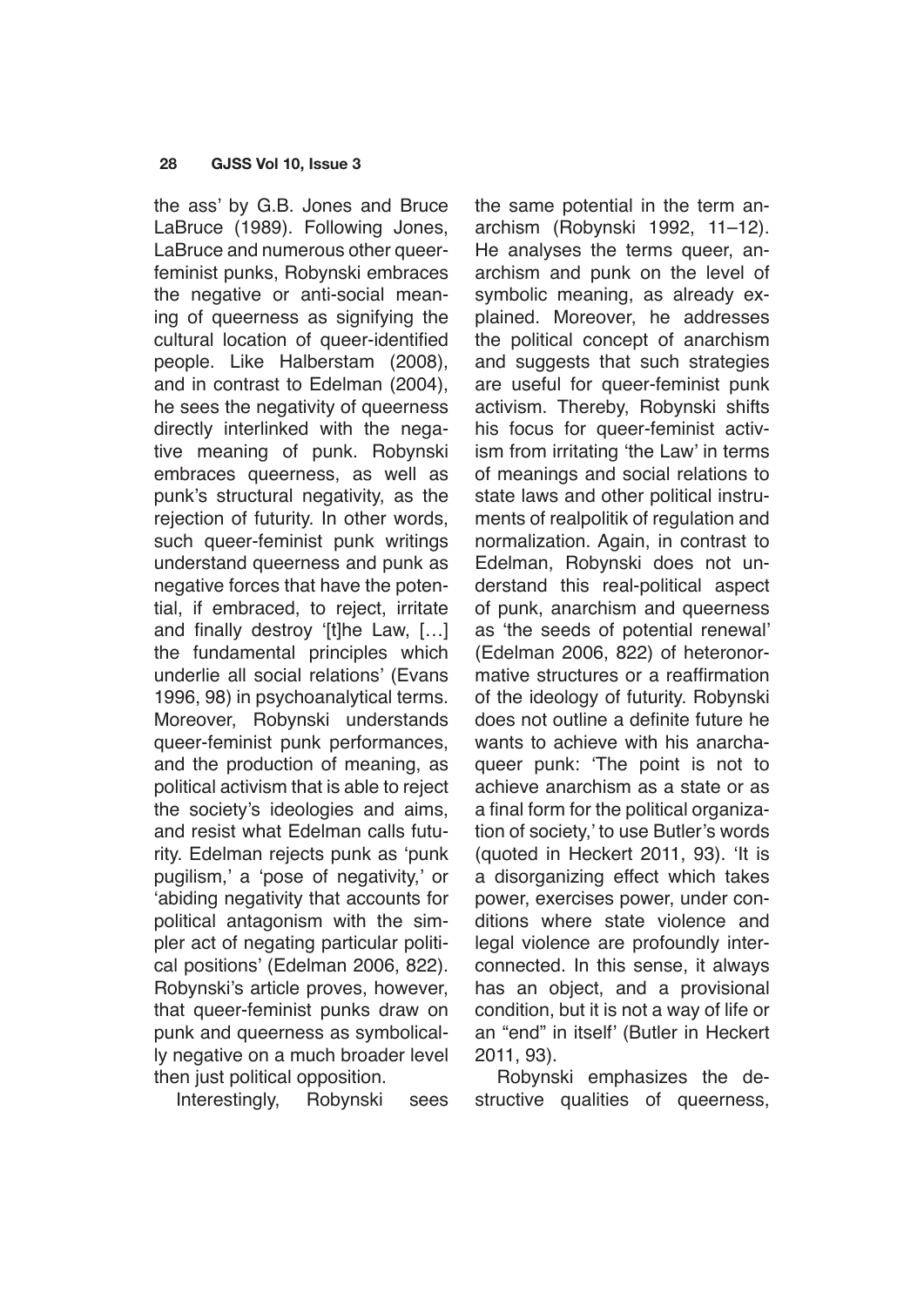punk and anarchy. The school or version of anarchy he refers to is mostly influenced by the Russian revolutionary and theorist of collectivist anarchism Mikhail Aleksandrovich Bakunin. Bakunin and his alleged lover Sergei Gennadyevich Nechayev understood destruction and violence as often unpleasant, though necessary, aspects of the revolutionary liberation of the oppressed. In *The Catechism of a Revolutionary*<sup>7</sup> they argued that rather than reform, only a radical abolition of the state and the revolutionary overthrow of the class system could free people from their subordinated status. Many theorists understood *The Catechism of a Revolutionary* as 'a horrifying credo of the revolutionary as nihilist, a cold-blooded individual who has severed all the personal ties and human feelings binding him to conventional society the better to destroy it' (Shatz 2002, xxiv).

By re-reading *The Catechism of a Revolutionary*<sup>8</sup> (Robynski 1992, 16–18), Robynski develops his concept of queer-feminist anarchism as equally nihilistic. Moreover, it is exactly within the nihilistic and destructive aspect of Bakunin's and Nechayev's anarchism that Robynski identifies the connection to queer-feminism. 'For Bakunin,' he argues, 'anarchy could only [mean that] the current social order and all of its institutions – physical, cultural, ethical, spiritual – [need to be] completely and utterly destroyed'

(Robynski 1992, 13). Robynski thereby makes the argument that the homophobia within anarchist circles during the 20th century as well as their diversion from anarchism's original nihilism were both fatal concessions to established heteronormative systems. He emphasises that:

[t]he document is less a list of rules for radicals, however, than a testament of rage, hatred and bitter alienation from the entire established social order. Here we have the pure Nihilism of original Anarchy, expressing all the destructive sentiments of Punk (indeed, some band should set it to music), only strategically targeted in a specific direction (Robynski 1992, 12).

Robynski suggests an appropriation of the nihilistic meaning of anarchism as a strategy for queerfeminist punk. Additionally, a reference to Bakunin and Nechayev allows Robynski to understand anarchism as a movement, rather than exclusively as a theory. 'It was left to Nechayev and Bakunin,' he writes, 'to begin the network of conspiratorial cells, working to overthrow the government by violent means, to found Anarchism as a Social-Revolutionary movement based on activism' (Robynski 1992, 13). The emphasis on anarchism as activism, in contrast to theory, is interesting, because it supports Robynski's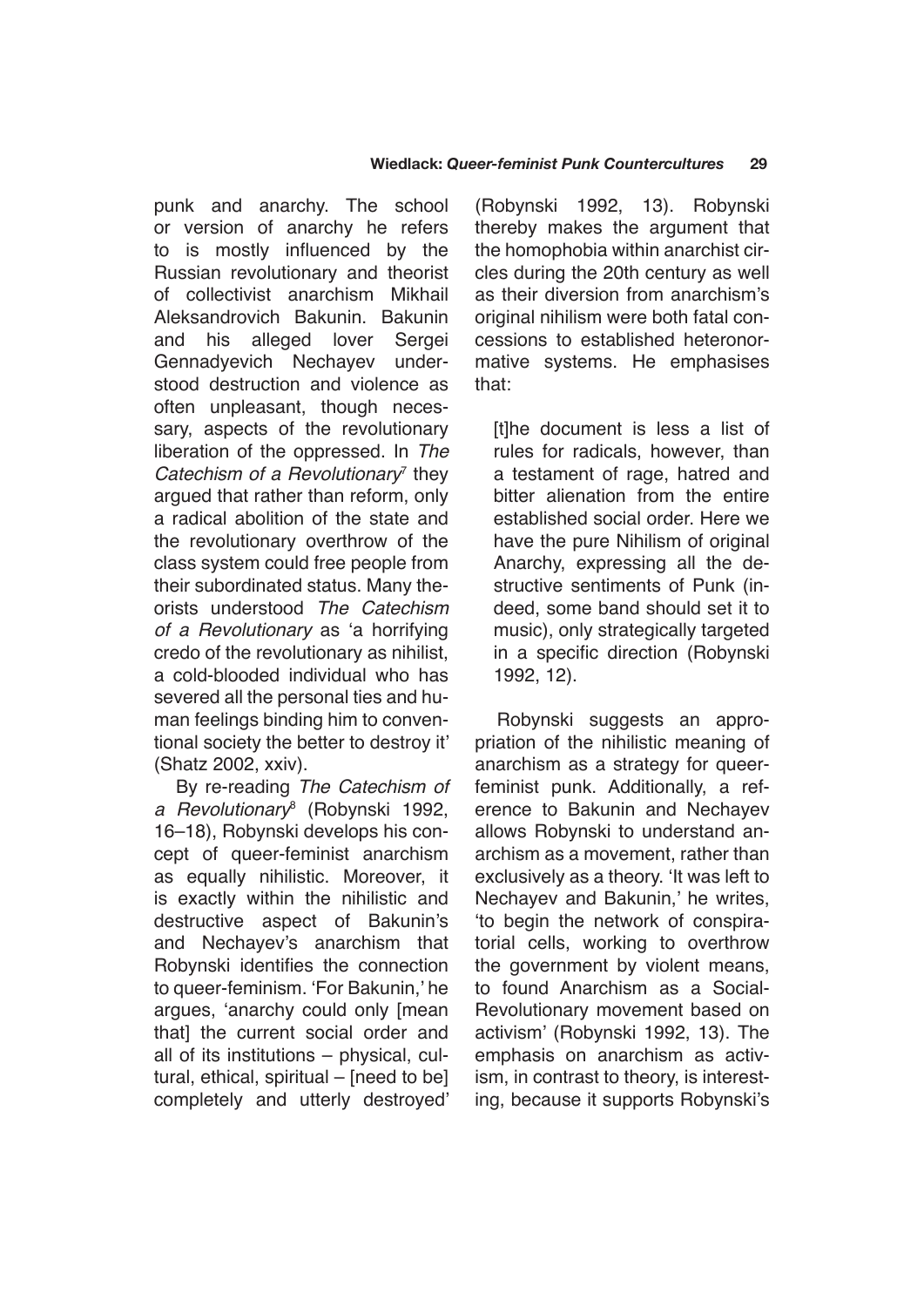argument of the cultural activity of punk rock as anarchist activity. He, like myself, understands queerfeminist punk rock as political activism/artivism. Moreover, he implies that successful queer-feminist politics need to be shaped as revolution. Referring to Nechayev in *The Catechism of the Revolutionary*, Robynski states that a revolution can only be made to happen through revolutionary action, not through words alone. Nechayev argued that '[t]he word is of significance only when the deed is sensed behind it and follows immediately on it' (quoted in Confino 1973, 28). Similarly, Robynski explains that '[p]unks always gave greater weight to action, thus maintaining the [relation between theory and action] that Nechayev and Bakunin indicated, and sharing the two men's Nihilistic obsession with "merciless destruction"' (Robynski 1992, 23).

Robynski emphasizes the process of irritating or deconstructing social power relations and meanings rather than envisioning a concrete future in his theorization of queer-feminist punk anarchism. Nevertheless, like the scholars Halberstam (2008; 2011) and Muñoz (1999), he does not reject futurity per se. Quoting work on Bakunin's anarchism, Robynski points out that '[t]he passion for destruction is a creative passion too!' (Sam Dolgoff quoted in Robynski 1992, 13). He suggests that a politics of negativity might have a surplus value. Such value, I want to argue, with scholars like Halberstam (2011) or Povinelli (2011) could be the formation of different social relations. In other words, the surplus effect of queer-feminist punk rock lies in the new meanings and social bonds created in the liminality between the rejection of futurity and society as it is today, and the realization or creation of a different future through anarcha-queer punk politics. Accordingly, the negativity of queer-feminist punk is understood as politically productive, insofar as it potentially deconstructs heteronormativity and other systems of oppression, while at the same time establishing a queer social sphere, which differs from heteronormativity, racism, classism and ableism in its meanings and power-structures.

The contemporary band Rape Revenge from Calgary, Alberta, elaborates the importance of action in contrast to theorization in a slightly more explicit language than Robynski in their song 'When The Meeting Ends' (2012). 'Surrounded by selfish fucks,' they scream towards their audience, 'I'm done with giving myself to cause / that doesn't exist outside of books. Don't you get it? Your inability to live equally doesn't exist outside of your fight against inequality.'

Queer-feminist punks' emphasis on action within anarchism and punk activism is important to understand the simultaneity of antisocial discourses and the creation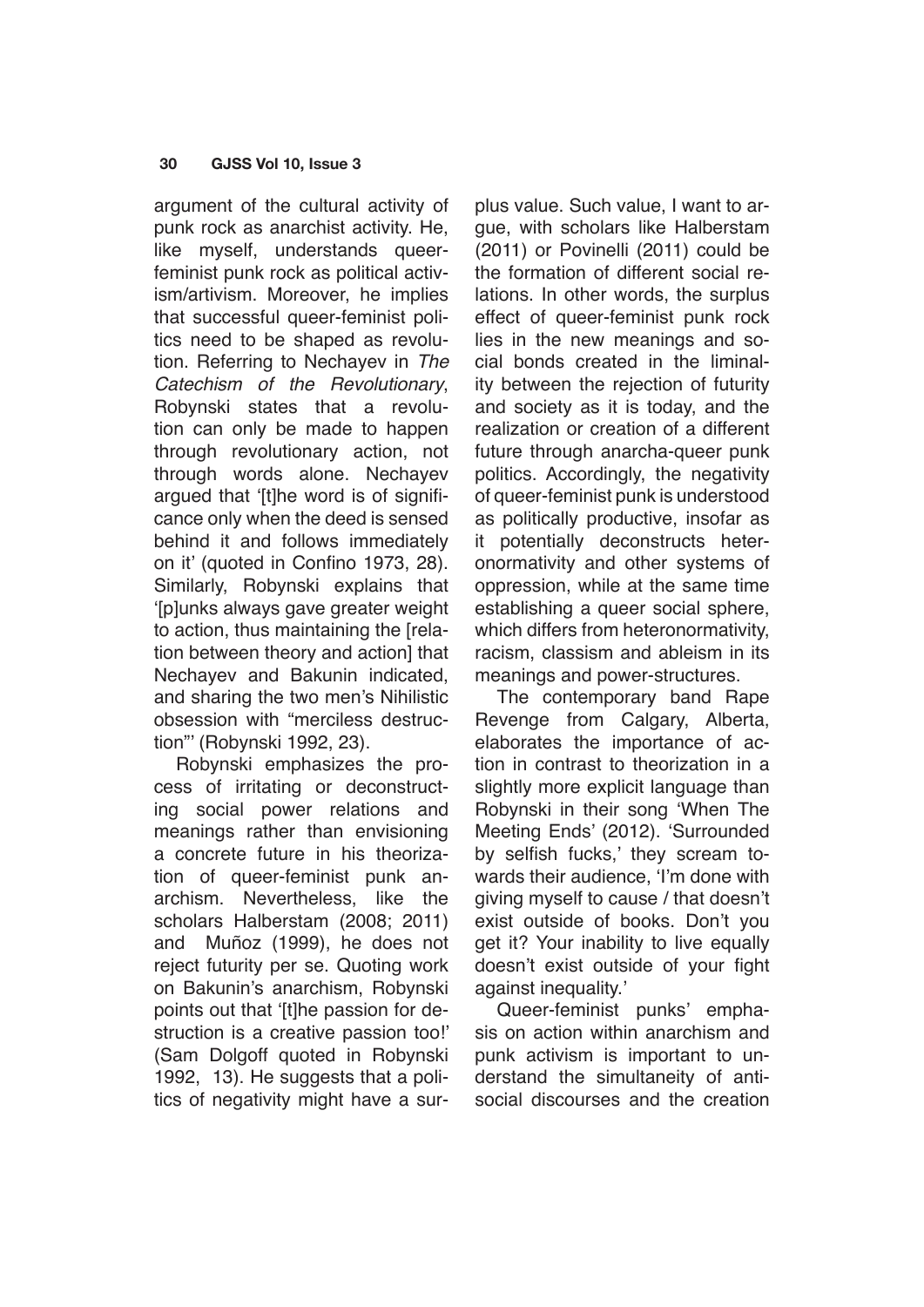and maintenance of queer social bonds. Robynski emphasizes in his discussion of *The Catechism of the Revolutionary* that anarchism must be leaderless, though it needs facilitators who provide the movement with the necessary infrastructure and organization. He suggests that punk communities reflect this ideal of leaderlessness with their rejection of the star cult, as well as any other form of (social) authority, and their do-it-yourself ethos. Again, Robynski's point is translated into a more drastic punk-language through the queer-feminist antiracist anarchist band Rape Revenge. In their song 'Lawful Of Shit' (2012), they call on their fellow punks for action: 'Waiting in endless lines for permission to resist. Egypt, Greece and Wall Street would fucking laugh at these permit seeking half-ass attempts at social unrest.'

The references to prior punks – like the Sex Pistols – as well as activists, feminists – like Anzalduá – and thinkers – like Bakunin – within queer-feminist punk counter-cultures, accordingly has to be understood as reference to role models. not leaders, that is nevertheless always critical. It is a validation of prior efforts and, at the same time, a reflection on hegemonies and social power relations. Moreover, Robynski suggests that queer-feminist punks should broaden their view by looking for role models in spheres that are not necessarily related to punk or queerness. He argues that queer-feminist punks should look for role models among all oppressed racial and sexual minorities, the 'déclassé intellectuals, the insane, prisoners, street people, squatters, sex-trade workers, "outlaws" and antisocial elements, the so-called criminal class' as well as in 'the underclass below the working class who were not "producers", […] the unemployed and the unemployable, unskilled and poor workers, poor peasant proprietors, landless […]' (Robynski 1992, 24). Moreover, queer-feminist punks should try to build alliances with those who are oppressed. He emphasizes that such new alliances need to be built under the condition that queer-feminist punks reflect on their own privileges and take responsibility for their entanglement with hegemonic power structures. 'They need to reflect on their own entanglement in oppression themselves,' Robynski emphasizes, 'to successfully deconstruct existing hegemonies' (Robynski 1992, 24).

In their song 'Herbivore' (2012), Rape Revenge equally ask their community members to face their privileges as well as their entanglement in oppression and hegemony. They ask:

Tell me how you find nourishment in the horrors you can't face. […] Your palate is built upon a lie you tell yourself. There's no reason to base your survival on the torture of someone else. If it's not in you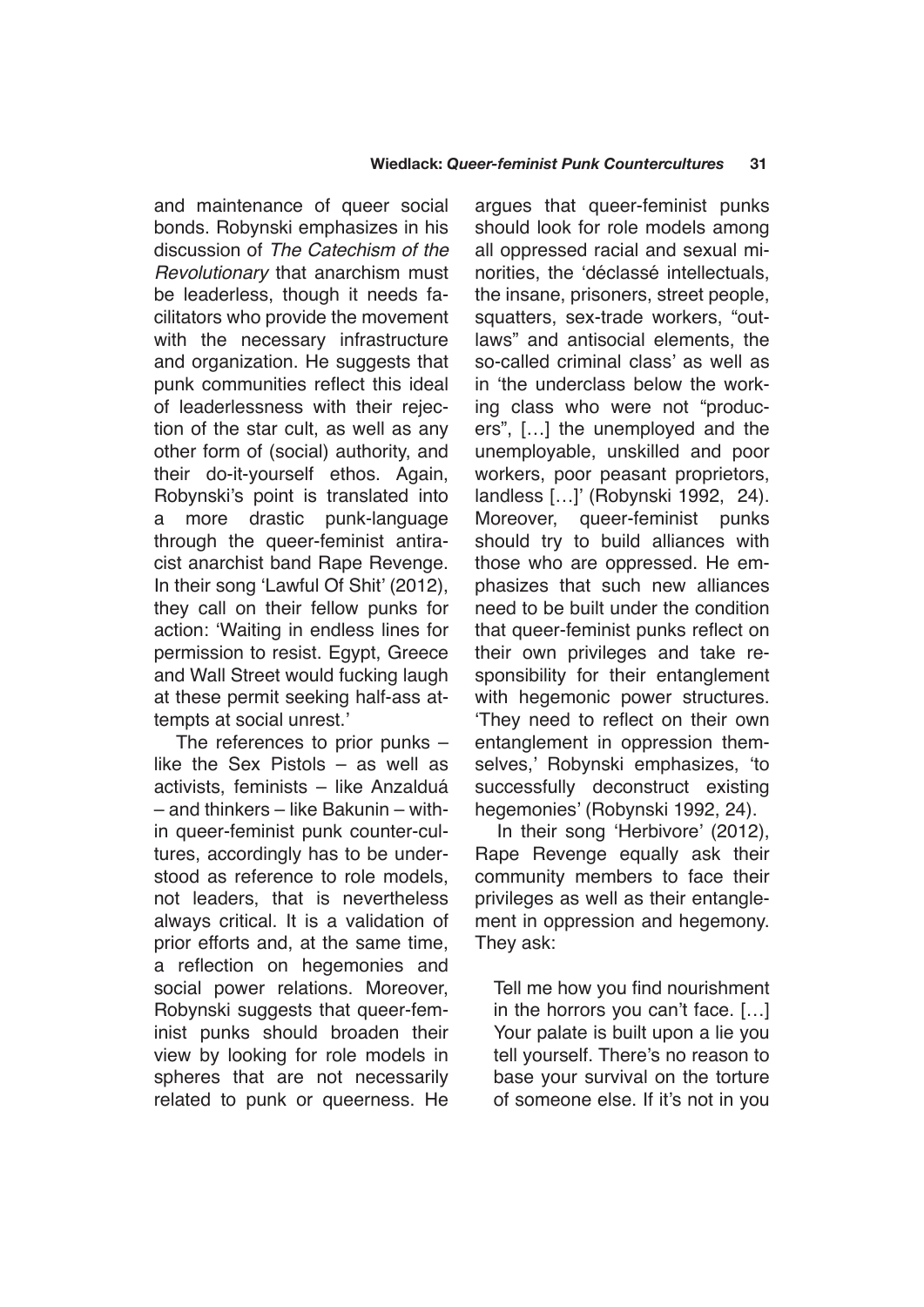to murder, if you can't look them in the eye as you take their life.

The song from the vegan queerfeminist Rape Revenge addresses the issue of veganism. It questions how queer-feminist punks can argue against human exploitation, war and the death penalty on the one hand, and exploit, torture and eat animals on the other. Rape Revenge reject prioritization of their political agendas and subjects for their solidarity. They fight for the communities they belong to – females queers, people of color, Native people etc. – with the same enthusiasm as for other people and species.

Moreover, through their accounts they ask queer-feminist punks to support the broader community according to their needs and wishes, rather than act out of compassion or benevolence. This position, again, draws queer-feminist punks to anarchist theory, where solidary support and action are defined as facilitation. Queer-feminist punk projects often show such facilitating activism. These projects include *Rock 4 Choice* and the *Calgary Zine Library*, and *Food Not Bombs* – all projects Rape Revenge are currently active in – as well as the *Girls Rock Camps* all over the US, which support young girls and women in making music, or the *Home Alive* project in Seattle that teaches women and queers self-defense skills. Additionally, festivals like *Ladyfest*, or *Queerruption* can be seen as facilitating projects, because they offer musicians and music fans platforms for their activism.

To sustain anarchist projects, however, queer-feminists like zinewriter Robynski, argue that queerfeminist punks have to resist the cooptation of their movement by their oppressors, (1992, 24). Resistance against cooptation can only be established if the violent aspect or destructiveness of anarchism and punk are preserved. 'The downfall of Anarchism,' Robynski writes, 'was that it became intellectually respectable; the downfall of Punk was that it became aesthetically respectable' (Robynski 1992, 27). Rape Revenge similarly argue against cooptation and for confrontation and violence in their song 'The Messiah Effect' (2012). 'Fuck this feel good bullshit,'; they reject the language of consumer culture parroted by punks; and continue offensively with 'Ghandi was a puppet, peace is a cop out. I hope you choke on your reformist fucking bullshit. As I burn your pacifist empire to the ground.'

Violence as the means of selfdefense and rejection, 'chaos and disorder' (Robynski 1992, 30) are necessary to escape the constant perpetuation of a system that denies them. As a consequence, the aim of queer-feminist punk activism cannot be social integration or even peace with society as it is today. Once queers were aiming at social integration, queerness became structurally integrated into systems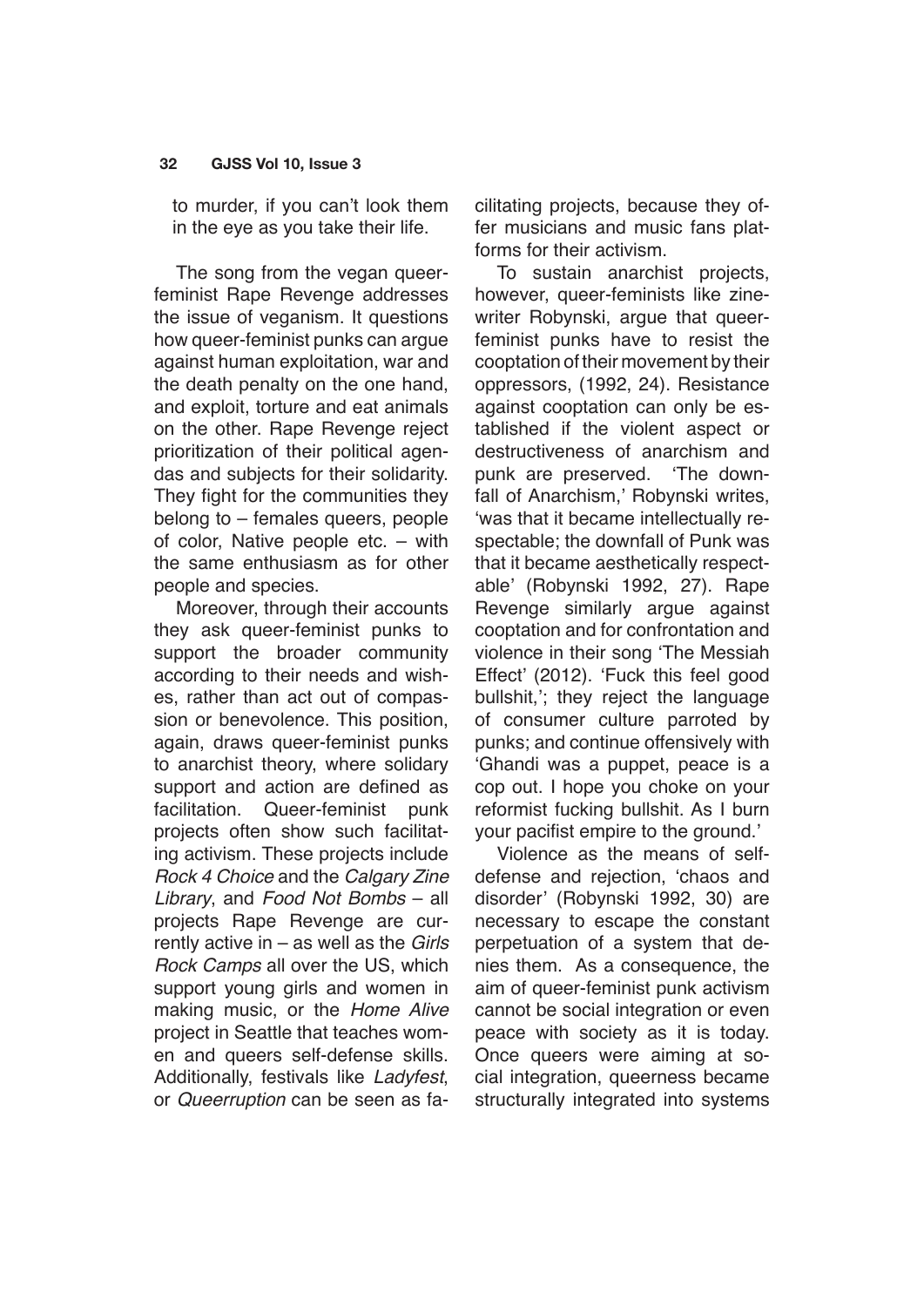of law, and (at least partially) socially accepted. 'Gone are the days when perverts were perverts – the most hated of the hated, the lowest of the low. Now Queers are fine, upstanding, moral citizens […]' (Robynski 1992, 30). Robynski argues that the assimilation of white male queers, and to a lesser extent white lesbians, into hegemonic orders, did not only deradicalize the potential of the term queer, but shifted the line of social unacceptability to different groups. 'The cost of assimilation, has been borne by those who are still perverts, the Queer lumpenproletariat,'<sup>9</sup> to quote him again:

sex-trade workers, drag queens, S/Mists, leather and other fetishists, fist-fuckers, and Boy-lovers. As with Anarchism, a dichotomy has been created, separating the 'good' Queers from the 'bad' Queers, with the 'bad' Queers taking all the heat because they threaten establishment moral values and prevent assimilation. The very fact that Punk, Anarchy and Queers have the capacity to be assimilated is testimony to [the fact that] that Capitalism has an almost limitless ability to adapt itself to the demands of any given situation (Robynski 1992, 30).

Like the band Rape Revenge or Agatha, Robynski points to the complicity of gay culture in capitalism and marks the pitfalls of contemporary gay politics. He argues that an effective queer-feminist punk anarchism, should be '[i]ntellectually disrespectable, immoral, […] and anti-bourgeois, Nihilistic and passionate,' 'anti-liberal' and 'lawless' (Robynski 1992, 30). The only way to resist assimilation and the cooptation into capitalism, he concludes, is to appropriate the:

stereotype, because it is a caricature painted by the establishment of what threatens it most […]. It has been possible to show a cultural continuity between Classical Anarchism and Punk only because I have been deliberately stereotyping. By equating it with Nihilism, […] I have so severely marginalized Anarchy that it can only fall together with other marginals, […] with whom it shares identical stereotyped attributes (Robynski 1992, 30).

Again, Robynski emphasizes the anti-social meanings of punk, queer and anarchism as crucial for queerfeminist resistance. Moreover, he points to the intersectionality of classism, gender binaries, racialization, ableism and cultural and economic oppression.

## **Conclusion**

To conclude my article, I want to emphasize again that queerfeminist punks produce radical anti-social queer theory through their artivism through lyrics, music, zinewriting, workshops and other gath-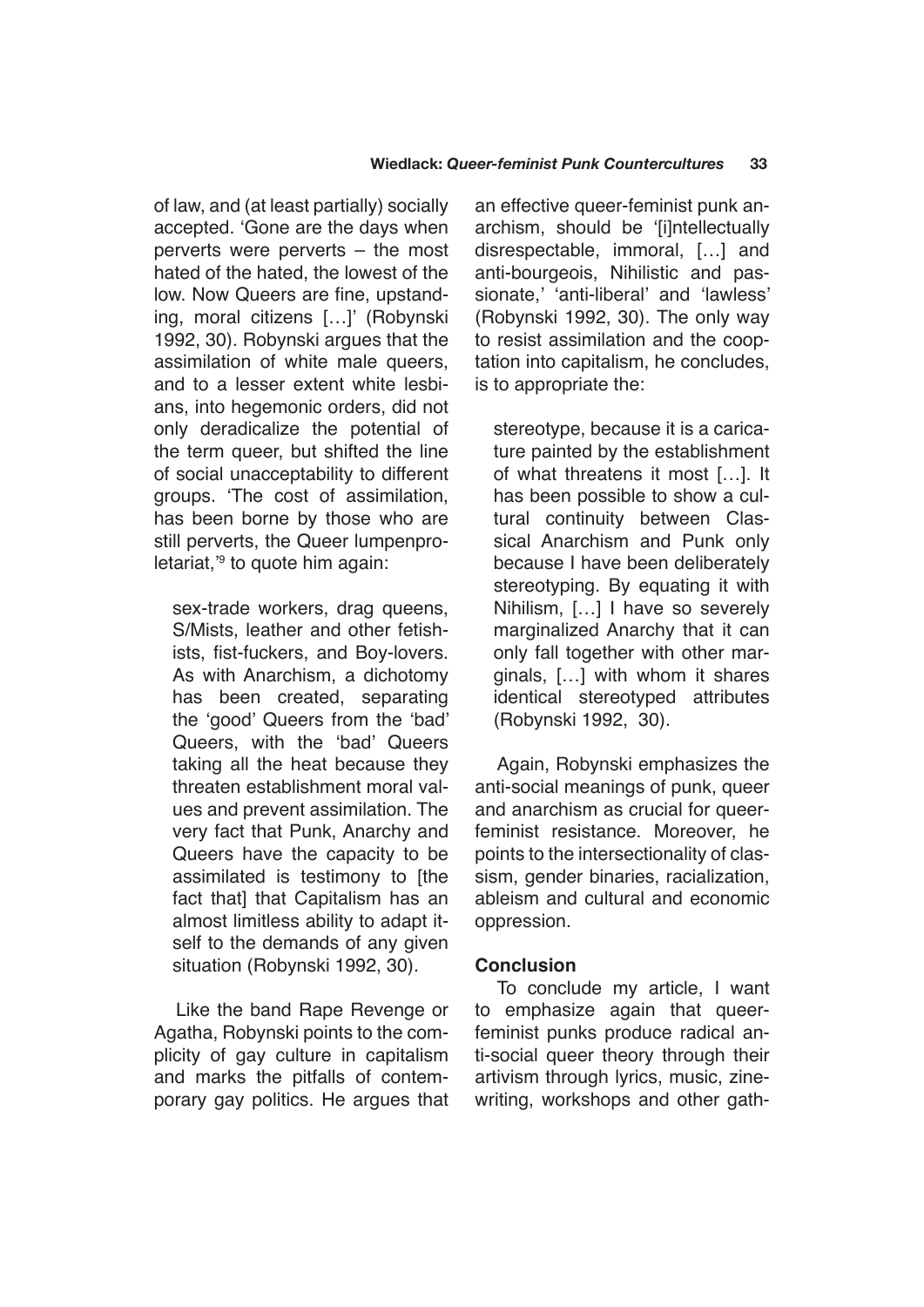erings. The theory they produce, as I have shown, is neither less sophisticated nor less complex than academic anti-social queer theory, and is often actually in dialogue with academic knowledge. Noticeably different to the latter – in most, but not all cases – is the language in use. Queer-feminist punks use a decidedly offensive and confrontational language from which most theorists restrain themselves. Moreover, punks avoid complicated grammatical constructions and other markers of bourgeois or institutionalized language. Additionally, their rejection of any borders of academic schools or fields, as well as political tribes, is divergent from academic anti-social queer theory. This flexibility allows for an anti-social queer theory that is not only intersectional, but also relational. In other words, queer-feminist punk theory offers queer-feminist punks a tool for analyzing oppressive power structures and concepts for activism against them. Additionally, it also offers the possibility of creating new ways for relating to each other and forming a solidary community.

As my brief examples have shown, countercultural spaces are indeed important places of theory production. The theories they produce are often retroactively transferred to and incorporated by academia. Those transfers are often facilitated by countercultural protagonists or former members of countercultures themselves. In the case of punks or ex-punks, it is not only since Zack Furness' most recent publication *Punkademics: The Basement Show in the Ivory Tower* that we know that 'colleges and universities function as some of the places where people with "punk" values can […] potentially put their ethics and ideas into practice' (2012, 19). Numerous queer theorists, like Halberstam, Muñoz and Nguyen have given accounts of their punk history and it can be presumed that the politics and theories of their communities have influenced their work, even if they do not make this explicit. More obvious incorporations of queer-feminist punk knowledge can be seen in the recent opening of the Riot Grrrl Collection of the Fales Library at New York University, which contains tons of original Riot Grrrl and queercore materials, fanzines, records, letters, flyers etc. from the 1990s to today. To name more of such incorporations and analyze them would clearly go beyond the space constraints of this article. At this point, these few examples, as problematic as a detailed analysis might discover them to be, can be read as proof of the relevance queer-feminist punk theory has for the environment of academia.

#### **Endnotes**

- <sup>1</sup> Agatha. 2012. Cut The String. Self-titled. LP. Self-release: Seattle.
- <sup>2</sup> Agatha. 2012. Sissy Dang. *Self-titled*. LP. Self-release: Seattle.
- <sup>3</sup> I use the name of the peace punk band from Los Angeles, California, Resist And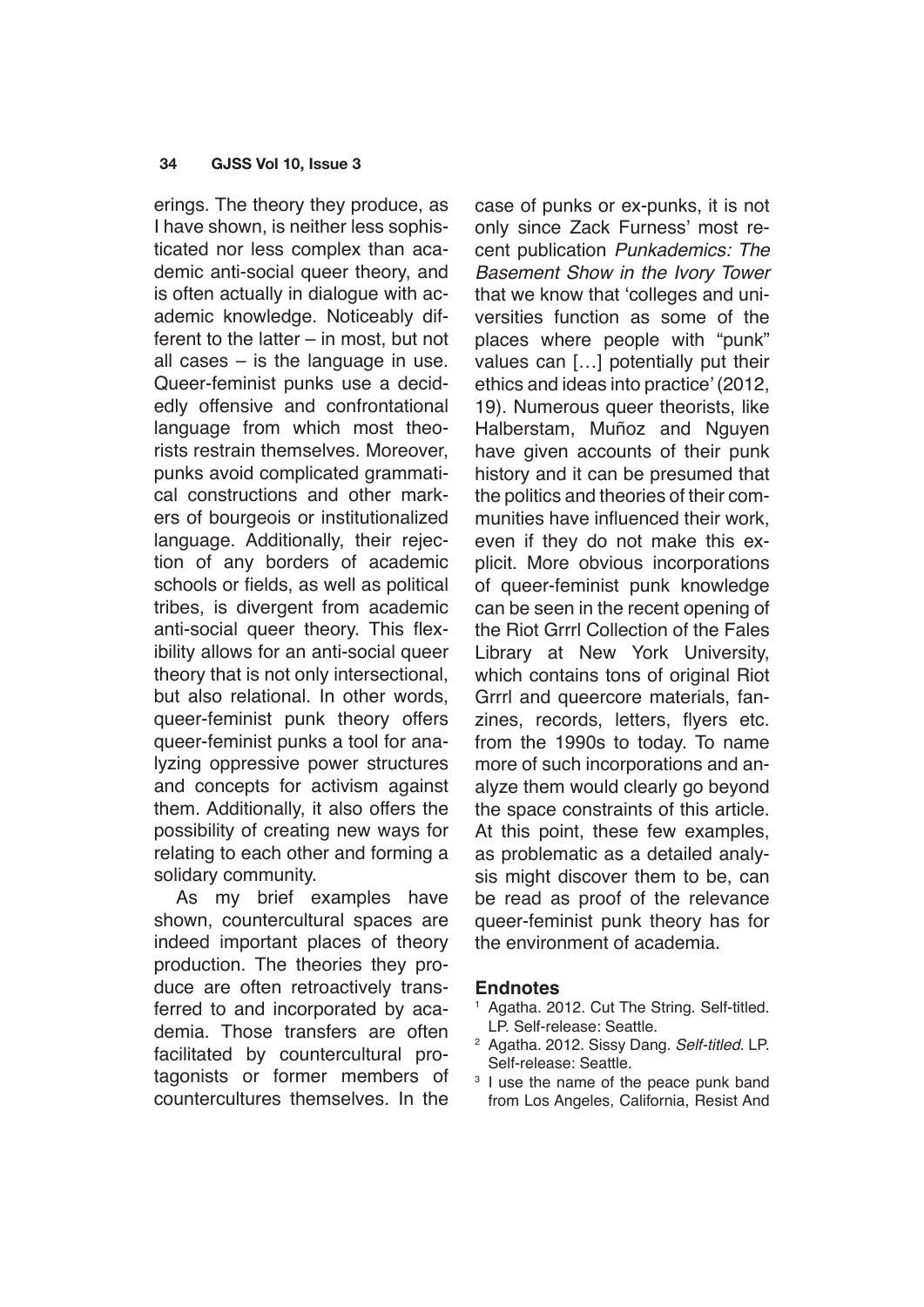Exist, here, because it appropriately summarizes the – mostly unbalanced – relationship between political idealism, political ambition and everyday life. Although I do not write about Resist And Exist, I want to emphasize that they have participated in much activism and organizing around the anti-war movement, animal rights, solidarity work with political prisoners and the Black Panther Party since the 1990s. They are therefore a good example for political punk artivism.

- <sup>4</sup> According to their band description on the festival homepage, available at <http://newdirectionfest.net>. [Accessed 17 October 2012].
- <sup>5</sup> God Is My Co-Pilot. 1992. I Kill Kids. *How I Got Over*. EP. Ajax Records.
- $6$  Dreher, Mark. 1989. Hitler was right.  $-$ Homosexuals ARE enemies of the state! J.D.s 5 42.
- <sup>7</sup> *The Catechism of a Revolutionary* is a guideline for the formation of secret societies published in the Government Herald in July 1871 as the manifesto of the Narodnaya Rasprava. Historians agree that it is co-written by Bakunin and Nechayev, although the degree to which Bakunin contributed is heatedly discussed among the experts. *The Catechism*, besides defining some anarchist values and beliefs, most importantly outlines important general rules of revolutionary organizing.
- <sup>8</sup> Robynski emphasizes that *The Catechism of a Revolutionary* was a foundational text for the anarchist movement. He arques that 'filts continuing relevance is attested to by the fact that, a century after it was written, it was republished by The Black Panther Party […], which used it as their model of revolutionary organization. Panthers Eldridge Cleaver, George L. Jackson, and Huey Newton all sang its praises (which is ironic in Cleaver's case, considering his virulent homophobia; […]). It was, as well, the basis for the Italian revolutionary Renato Curcio's organization, Brigate Rosse (Red Brigades)

in October, 1970' (Robynski 1992, 12).

<sup>9</sup> The term lumpenproletariat was first defined by socialist Karl Marx, meaning a vicious underclass or low working class. Marx saw no political or revolutionary potential within this part of the population. Bakunin opposed Marx's view. He defined the lumpenproletariat as the 'educated unemployed youth, assorted marginals from all classes, brigands, robbers, the impoverished masses, and those on the margins of society who have escaped, been excluded from, or not yet subsumed in the discipline of emerging industrial work' (Thoburn 2005). Within this group he saw the most potential for a socialist revolution (see also Thoburn 2002).

## **References**

- Agatha. 2009. *Panik Attack*. Audio Tape. Seattle: Rumbletowne Records.
- Agatha. 2011. The Rain. *Self-titled*. Self-release.
- Agatha. 2012. Sissy Dang. *Self-titled*. LP. Self-release: Seattle.
- Agatha. 2012. Cut The String. *Self-titled*. LP. Self-release: Seattle.
- Anzaldúa, Gloria. 1999. *Borderlands/ La Frontera: The New Mestiza*. San Francisco: Aunt Lute Books.
- Baumgartinger, Persson Perry. 2009. *Queeropedia* [print]. 2nd Edition. Vienna: Referat für HomoBiTransangelegenheiten der ÖH der Universität Wien (Department for LGBT Affairs of the National Union of Students at the University of Vienna).
- Beeber, Steven Lee. 2006. *The Hee*bie – Jeebies at CBGB's: A Secret *History of Jewish Punk*. Chicago: Chicago Review Press.
- Bersani, Leo. 1995. *Homos*. Cambridge: Harvard University Press.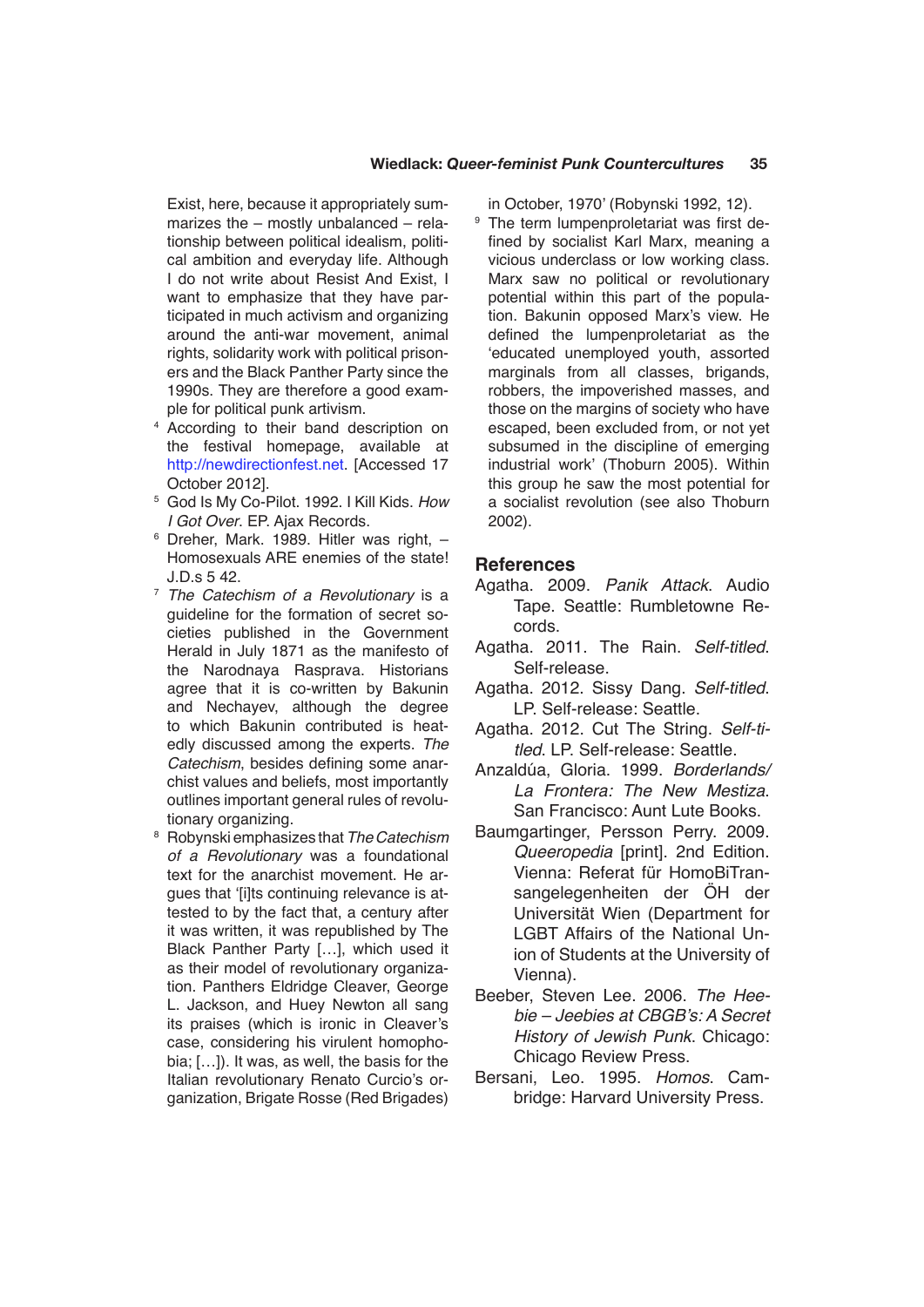- Butler, Judith. 1997. *Excitable Speech: A Politics of the Performative*. London: Routledge.
- Butler, Judith. 2005. *Giving an Account of Oneself*. New York: Fordham University Press.
- Case, Sue-Ellen. 1997. Tracking the Vampire. In Katie Conboy, Nadia Medina, and Sarah Stanbury eds. *Writing on the Body: Female Embodiment and Feminist Theory*. New York: Columbia University Press.
- Confino, Michael ed. 1973. *Daughter of a Revolutionary: Natalie Herzen and the Bakunin-Nechayev Circle*. Translated by Hilary Sternberg and Lydia Bott. Lasalle: Library Press.
- Eanelli, Tegan. 2011. The real Anti-Social Turn in Queer Theory. In *Queer Ultra Violence: BashBack! Anthology*. Edited by Fray Baroque and Tegan Eanelli. 427– 428. San Francisco: Ardent Press.
- Edelman, Lee. 2004. *No Future: Queer Theory and the Death Drive*. Durham: Duke University Press.
- Edelman, Lee. 2006. Antagonism, Negativity, and the Subject of Queer Theory. Forum: Conference Debates: The Antisocial Thesis in Queer Theory. *PMLA* 121(3): 821–23.
- Eng, David L., Judith Halberstam, and José Esteban Muñoz. 2005. What's Queer About Queer Studies Now? *Social Text* 23(3–4):  $1 - 17.$
- Evans, Dylan. 1996. *An Introductory Dictionary of Lacanian Psychoanalysis*. London: Routledge.
- Furness, Zack ed. 2012. *Punkademics: The Basement Show in the Ivory Tower*. Brooklyn: Minor Composi-

tions.

- God Is My Co-Pilot. 1992. I Kill Kids. *How I Got Over*. EP. Ajax Records.
- Halberstam, Judith. 2008. The Anti-Social Turn in Queer Studies. *Graduate Journal of Social Science* 5(2): 140–56.
- Halberstam, Judith. 2011a. The Politics of Negativity in Recent Queer Theory. Forum: Conference Debates: The Antisocial Thesis in Queer Theory. *PMLA* 121(3): 823–25.
- Halberstam, Judith. 2011b. *The Queer Art of Failure*. Durham: Duke University Press.
- Halperin, David M. 2003. The Normalization of Queer Theory. *Journal of Homosexuality* 45(2–4): 339–43.
- Heckert, Jamie. 2011. On Anarchism: An Interview with Judith Butler. In Jamie Heckert and Richard Cleminson eds. *Anarchism & Sexuality: Ethics, Relationships and Power*. New York: Routledge.
- hooks, bell. 1995. *Killing Rage: Ending Racism*. New York: Henry Holt.
- Jones, G.B. and Bruce LaBruce. 1989. Don't be gay: or how I learned to stop worrying and fuck punk up the ass. *MaximumRockNRoll* 71: n.p.
- Lorde, Audre. 1984. *Sister Outsider*. Berkeley: Crossing Press.
- Marinucci, Mimi. 2010. *Feminism is Queer: The Intimate Connection between Queer and Feminist Theory*. New York: Zed Books.
- Muñoz, José E. 1999. Disidentifica*tions: Queers of Color and the Performance of Politics*. Minneapolis: University of Minnesota Press.
- Muñoz, José E. 2009. *Cruising Utopia: The Then and There of Queer Futurity*. New York: New York Univer-